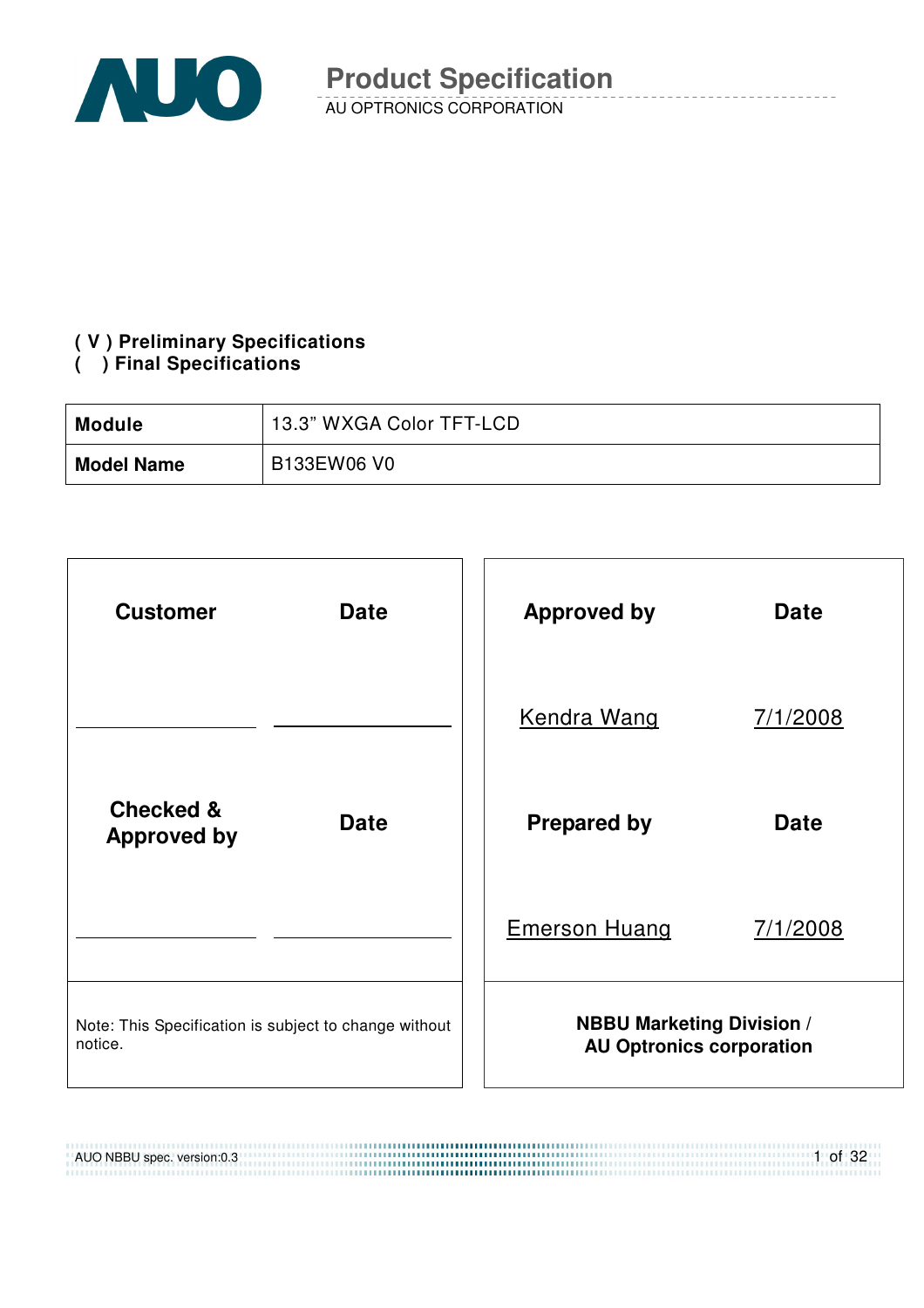

# **Product Specification**<br>AU OPTRONICS CORPORATION

# **Contents**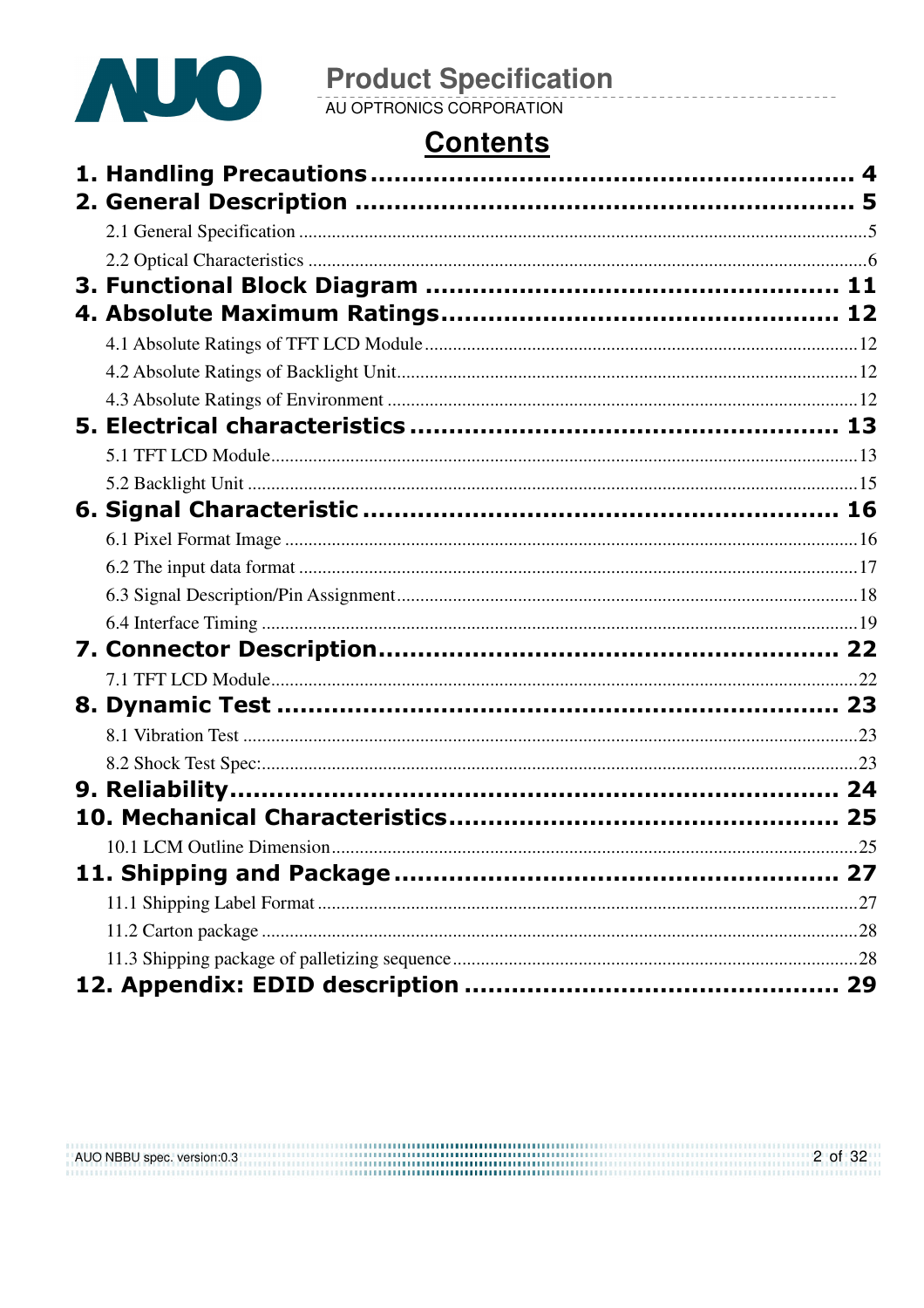

AU OPTRONICS CORPORATION

# **Record of Revision**

|     | <b>Version and Date</b> | Page  | Old description                   | <b>New Description</b> | Remark |
|-----|-------------------------|-------|-----------------------------------|------------------------|--------|
| 0.1 | 2008/03/19              | All   | <b>First Edition for Customer</b> |                        |        |
| 0.2 | 2008/06/16              | 18,19 | Signal Description/Pin Assignment |                        |        |
|     |                         | 21    | Power ON/OFF Sequence             |                        |        |
|     |                         | l25   | Drawing update                    |                        |        |
|     |                         | 29~32 | <b>EDID</b> description           |                        |        |
| 0.1 | 2008/07/01              | 21    | Power ON/OFF Sequence             |                        |        |

| AUO NBBU spec. version:0.3 | 3 of 32 |
|----------------------------|---------|
|                            |         |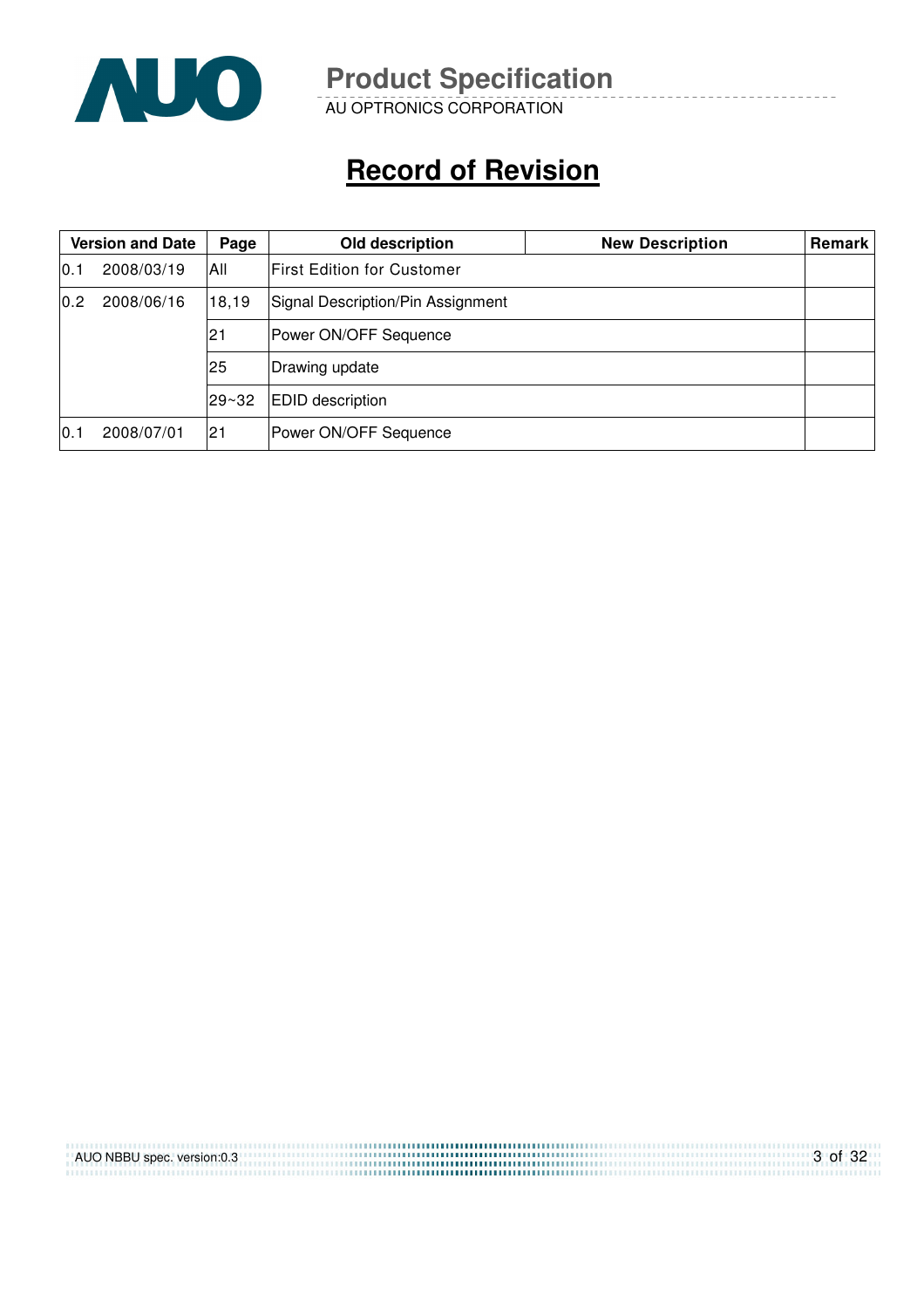

AU OPTRONICS CORPORATION

### **1. Handling Precautions**

- 1) Since front polarizer is easily damaged, pay attention not to scratch it.
- 2) Be sure to turn off power supply when inserting or disconnecting from input connector.
- 3) Wipe off water drop immediately. Long contact with water may cause discoloration or spots.
- 4) When the panel surface is soiled, wipe it with absorbent cotton or other soft cloth.
- 5) Since the panel is made of glass, it may break or crack if dropped or bumped on hard surface.
- 6) Since CMOS LSI is used in this module, take care of static electricity and insure human earth when handling.
- 7) Do not open nor modify the Module Assembly.
- 8) Do not press the reflector sheet at the back of the module to any directions.
- 9) In case if a Module has to be put back into the packing container slot after once it was taken out from the container, do not press the center of the LED lamp Reflector edge. Instead, press at the far ends of the LED lamp Reflector edge softly. Otherwise the TFT Module may be damaged.
- 10) At the insertion or removal of the Signal Interface Connector, be sure not to rotate nor tilt the Interface Connector of the TFT Module.
- 11) After installation of the TFT Module into an enclosure (Notebook PC Bezel, for example), do not twist nor bend the TFT Module even momentary. At designing the enclosure, it should be taken into consideration that no bending/twisting forces are applied to the TFT Module from outside. Otherwise the TFT Module may be damaged.
- 12) Small amount of materials having no flammability grade is used in the LCD module. The LCD module should be supplied by power complied with requirements of Limited Power Source (IEC60950 or UL1950), or be applied exemption.
- 13) The LCD module is designed so that the LED in it is supplied by Limited Current Circuit (IEC60950 or UL1950). Do not connect the LED in Hazardous Voltage Circuit.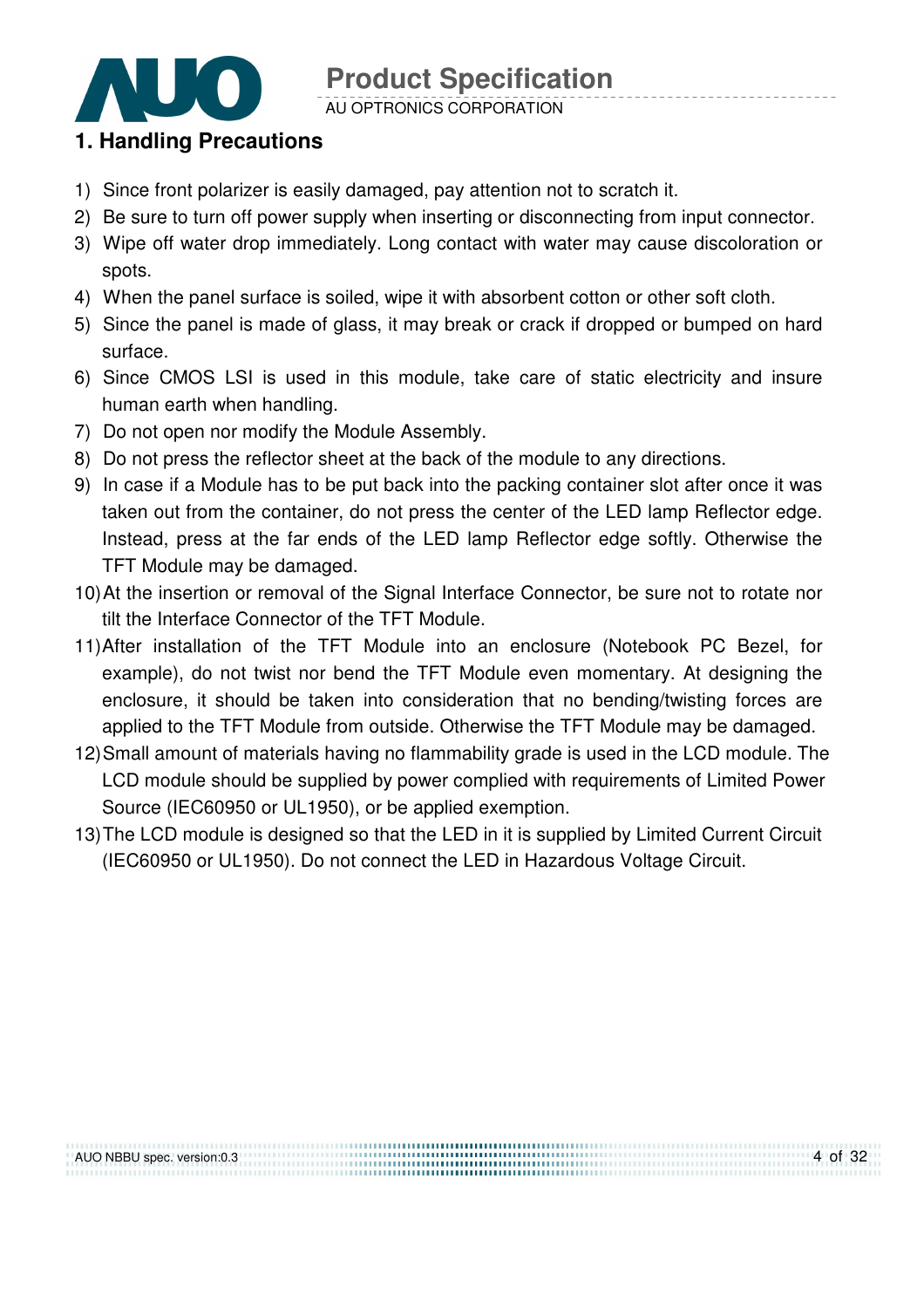

AU OPTRONICS CORPORATION

### **2. General Description**

B133EW06 V0 is a Color Active Matrix Liquid Crystal Display composed of a TFT LCD panel, a driver circuit, and backlight system. The screen format is intended to support the WXGA (1280(H) x 800(V)) screen and 262k colors (RGB 6-bits data driver) without backlight inverter. All input signals are LVDS interface compatible.

B133EW06 V0 is designed for a display unit of notebook style personal computer and industrial machine.

### **2.1 General Specification**

The following items are characteristics summary on the table at 25  $\degree$ C condition:

| <b>Items</b>                                                  | <b>Unit</b>                   | <b>Specifications</b>                                               |       |       |     |  |
|---------------------------------------------------------------|-------------------------------|---------------------------------------------------------------------|-------|-------|-----|--|
| Screen Diagonal                                               | [mm]                          | 337.8 (13.3W")                                                      |       |       |     |  |
| <b>Active Area</b>                                            | [mm]                          | 286.08 (H) X 178.8 (V)                                              |       |       |     |  |
| Pixels H x V                                                  |                               | 1280x3(RGB) x 800                                                   |       |       |     |  |
| <b>Pixel Pitch</b>                                            | [mm]                          | 0.2235 x 0.2235                                                     |       |       |     |  |
| <b>Pixel Format</b>                                           |                               | R.G.B. Vertical Stripe                                              |       |       |     |  |
| Display Mode                                                  |                               | Normally White                                                      |       |       |     |  |
| White Luminance (ILED=19mA)<br>Note: ILED is lamp current     | $\lceil cd/m^2 \rceil$        | 200 typ.(5 points average)<br>170 min.(5 points average)<br>(Note1) |       |       |     |  |
| <b>Luminance Uniformity</b>                                   |                               | 1.25 max. (5 points)<br>1.60 max. (13 points)                       |       |       |     |  |
| <b>Contrast Ratio</b>                                         |                               | 600 typ                                                             |       |       |     |  |
| <b>Response Time</b>                                          | [ms]                          | 16 typ                                                              |       |       |     |  |
| Nominal Input Voltage VDD                                     | [Volt]                        | $+3.3$ typ.                                                         |       |       |     |  |
| <b>Power Consumption</b>                                      | [Watt]                        | 4.0 typ., 4.25 max.( Mosaic Pattern)                                |       |       |     |  |
| Weight                                                        | [Grams]                       | 290 max.                                                            |       |       |     |  |
| <b>Physical Size</b>                                          | [mm]                          |                                                                     |       | W     | Τ   |  |
|                                                               |                               | Max                                                                 | 296.5 | 203.5 | 3.5 |  |
|                                                               |                               | <b>Typical</b>                                                      | 296.0 | 203.0 |     |  |
|                                                               |                               | Min                                                                 |       |       |     |  |
| <b>Electrical Interface</b>                                   |                               | one channel LVDS                                                    |       |       |     |  |
| <b>Surface Treatment</b>                                      |                               | Glare, Hardness 3H,                                                 |       |       |     |  |
| <b>Support Color</b>                                          |                               | 262K colors (RGB 6-bit)                                             |       |       |     |  |
| <b>Temperature Range Operating</b><br>Storage (Non-Operating) | $\mathsf{I}^\circ\mathsf{Cl}$ | 0 to $+50$                                                          |       |       |     |  |
| RoHS Compliance                                               |                               | RoHS Compliance                                                     |       |       |     |  |

AUO NBBU spec. version:0.3

5 of 32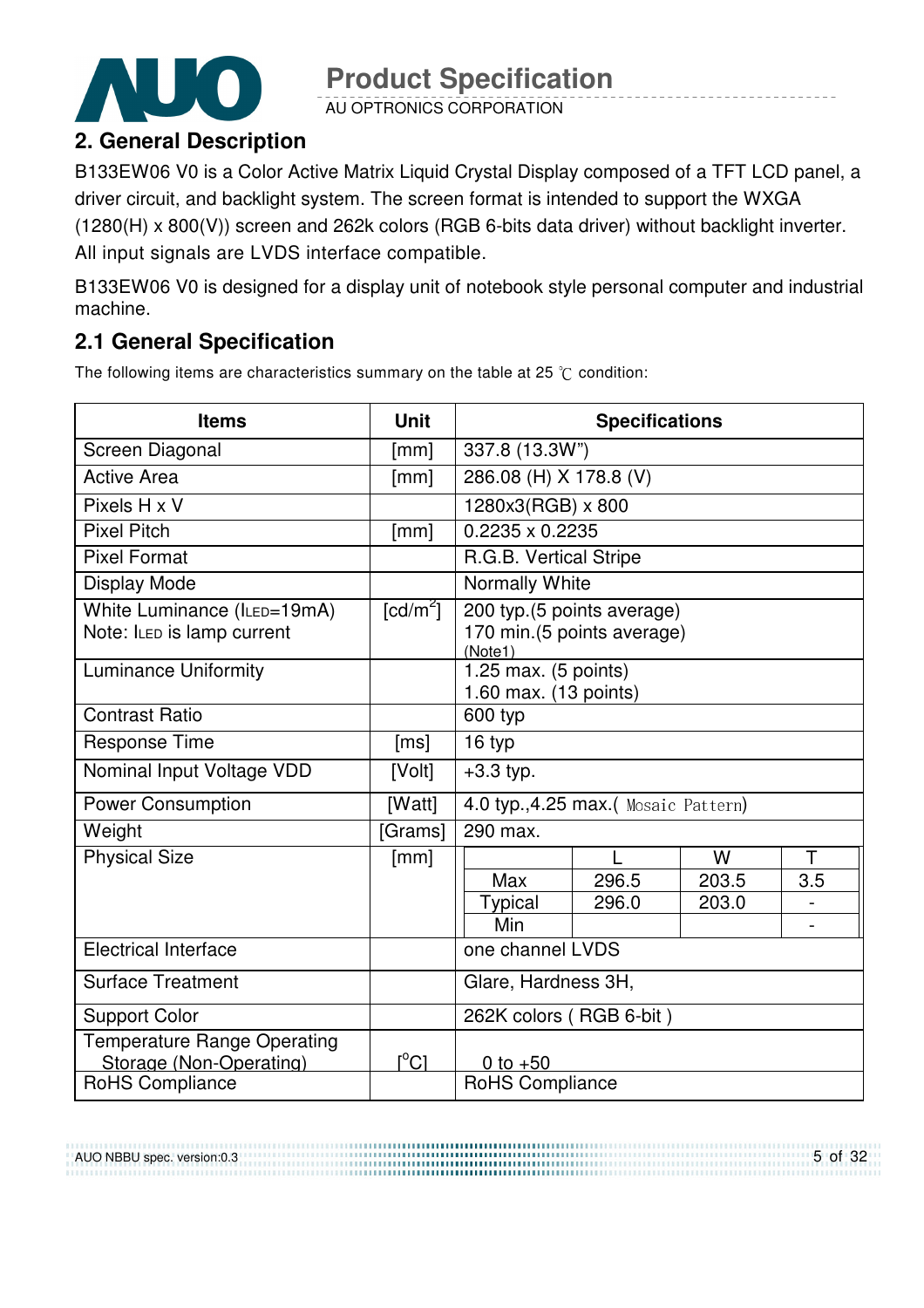

AU OPTRONICS CORPORATION

### **2.2 Optical Characteristics**

The optical characteristics are measured under stable conditions at 25 $\degree$  (Room Temperature) :

| Item                                                             | <b>Unit</b> | <b>Conditions</b><br>Min.    |                | Typ.       | Max.                    | <b>Note</b>    |  |
|------------------------------------------------------------------|-------------|------------------------------|----------------|------------|-------------------------|----------------|--|
| <b>White Luminance</b><br>ILED=19mA                              | [ $cd/m2$ ] | 5 points average             | 170            | 200        |                         | 1, 4,<br>5.    |  |
|                                                                  | [degree]    | <b>Horizontal</b><br>(Right) | 30             | 40<br>40   |                         |                |  |
| <b>Viewing Angle</b>                                             | [degree]    | $CR = 10$<br>(Left)          | 30             |            |                         | 8              |  |
|                                                                  | [degree]    | <b>Vertical</b>              | 10             | 15         |                         |                |  |
|                                                                  | [degree]    | (Upper)<br>$CR = 10$ (Lower) | 20             | 25         |                         |                |  |
| Luminance<br><b>Uniformity</b>                                   |             | <b>5 Points</b>              | $\blacksquare$ |            | 1.25                    | $\mathbf{1}$   |  |
| Luminance<br><b>Uniformity</b>                                   |             | <b>13 Points</b>             |                |            | 1.6                     | $\overline{2}$ |  |
| <b>CR: Contrast Ratio</b>                                        |             |                              | 400            | 600        | ٠                       | 6              |  |
| <b>Cross talk</b>                                                | $\%$        |                              |                |            | $\overline{\mathbf{4}}$ | $\overline{7}$ |  |
| <b>Response Time</b>                                             | [msec]      | <b>Rising</b>                |                | 4          | 8                       |                |  |
|                                                                  | [msec]      | <b>Falling</b>               |                | 12         | 17                      | 8              |  |
|                                                                  | [msec]      | <b>Rising + Falling</b>      |                | 16         | 25                      |                |  |
|                                                                  |             | <b>Red x</b>                 |                | <b>TBD</b> |                         |                |  |
|                                                                  |             | Red y                        |                | <b>TBD</b> |                         |                |  |
| <b>Chromaticity of color</b><br><b>Coordinates</b><br>(CIE 1931) |             | Green x                      |                | <b>TBD</b> |                         |                |  |
|                                                                  |             | Green y                      |                | <b>TBD</b> |                         |                |  |
|                                                                  |             | <b>Blue x</b>                |                | <b>TBD</b> |                         | 2,8            |  |
|                                                                  |             | <b>Blue y</b>                |                | <b>TBD</b> |                         |                |  |
|                                                                  |             | White x                      | 0.283          | 0.313      | 0.343                   |                |  |
|                                                                  |             | White y                      | 0.299          | 0.329      | 0.359                   |                |  |
| <b>NTSC</b>                                                      | %           | <b>CIE 1931</b>              | $\blacksquare$ | 45         |                         |                |  |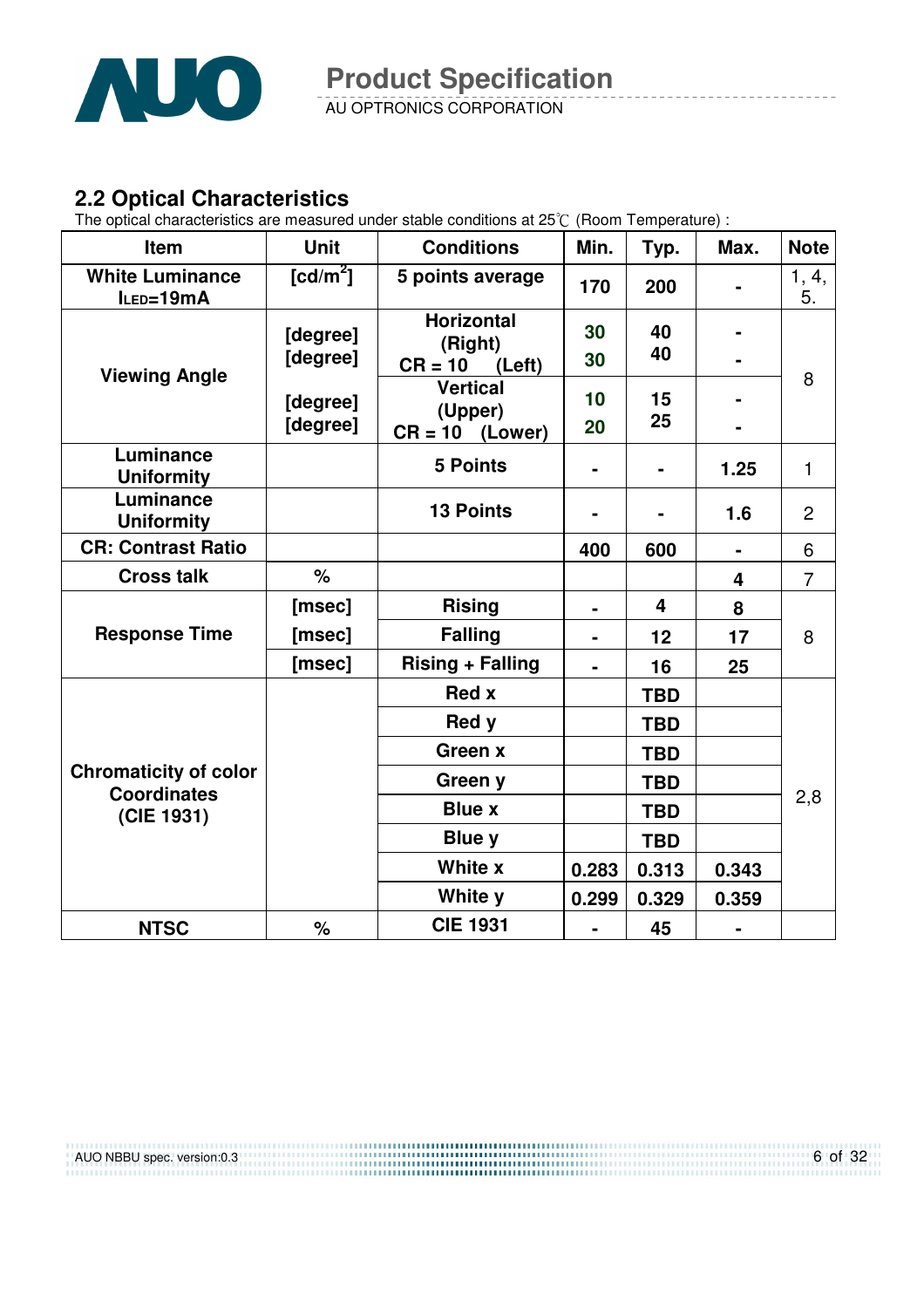

AU OPTRONICS CORPORATION

#### Note 1: 5 points position (Ref: Active area)



Note 2: 13 points position (Ref: Active area)



Note 3: The luminance uniformity of 5 or13 points is defined by dividing the maximum luminance values by the minimum test point luminance

$$
\delta_{\text{W5}} = \frac{\text{Maximum Brightness of five points}}{\text{Minimum Brightness of five points}}
$$
\n
$$
\delta_{\text{W13}} = \frac{\text{Maximum Brightness of thirteen points}}{\text{Minimum Brightness of thirteen points}}
$$

#### Note 4: Measurement method

AUO NBBU spec. version:0.3 7 of 32 ,,,,,,,,,,,,,,,,,,,,,,,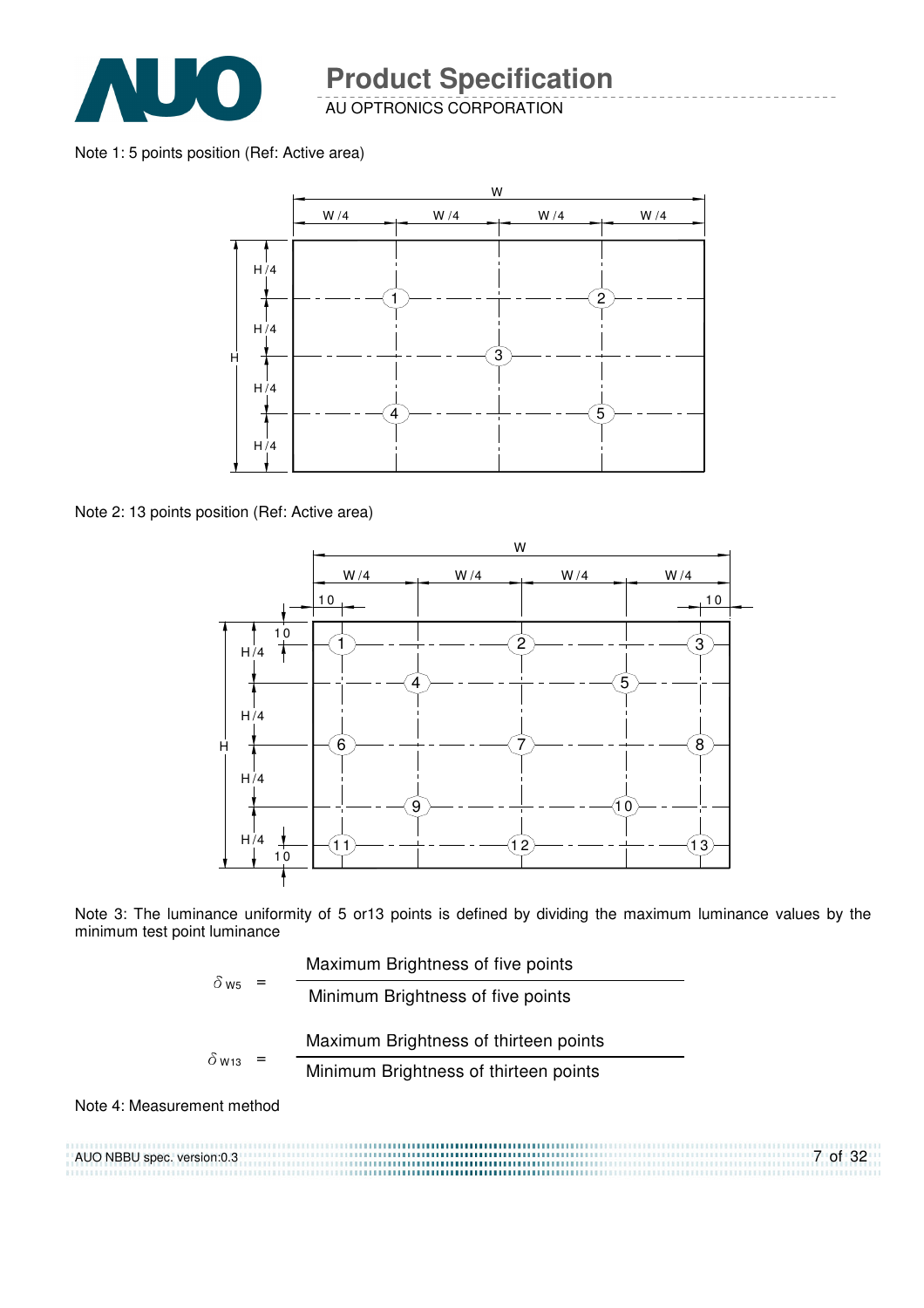

AU OPTRONICS CORPORATION

The LCD module should be stabilized at given temperature for 30 minutes to avoid abrupt temperature change during measuring. In order to stabilize the luminance, the measurement should be executed after lighting Backlight for 30 minutes in a stable, windless and dark room.



Center of the screen

Note 5: Definition of Average Luminance of White  $(Y_L)$ :

Measure the luminance of gray level 63 at 5 points  $Y_L = [L (1) + L (2) + L (3) + L (4) + L (5)] / 5$ 

L (x) is corresponding to the luminance of the point X at Figure in Note (1).

#### Note 6: Definition of contrast ratio:

Contrast ratio is calculated with the following formula.

Contrast ratio  $(CR)$ = Brightness on the "White" state Brightness on the "Black" state

Note 7: Definition of Cross Talk (CT)

 $CT = |Y_B - Y_A| / Y_A \times 100$  (%)

#### **Where**

 $Y_A$  = Luminance of measured location without gray level 0 pattern (cd/m<sub>2</sub>)

| AUO NBBU spec. version:0.3 | 8 of 32 |
|----------------------------|---------|
|                            |         |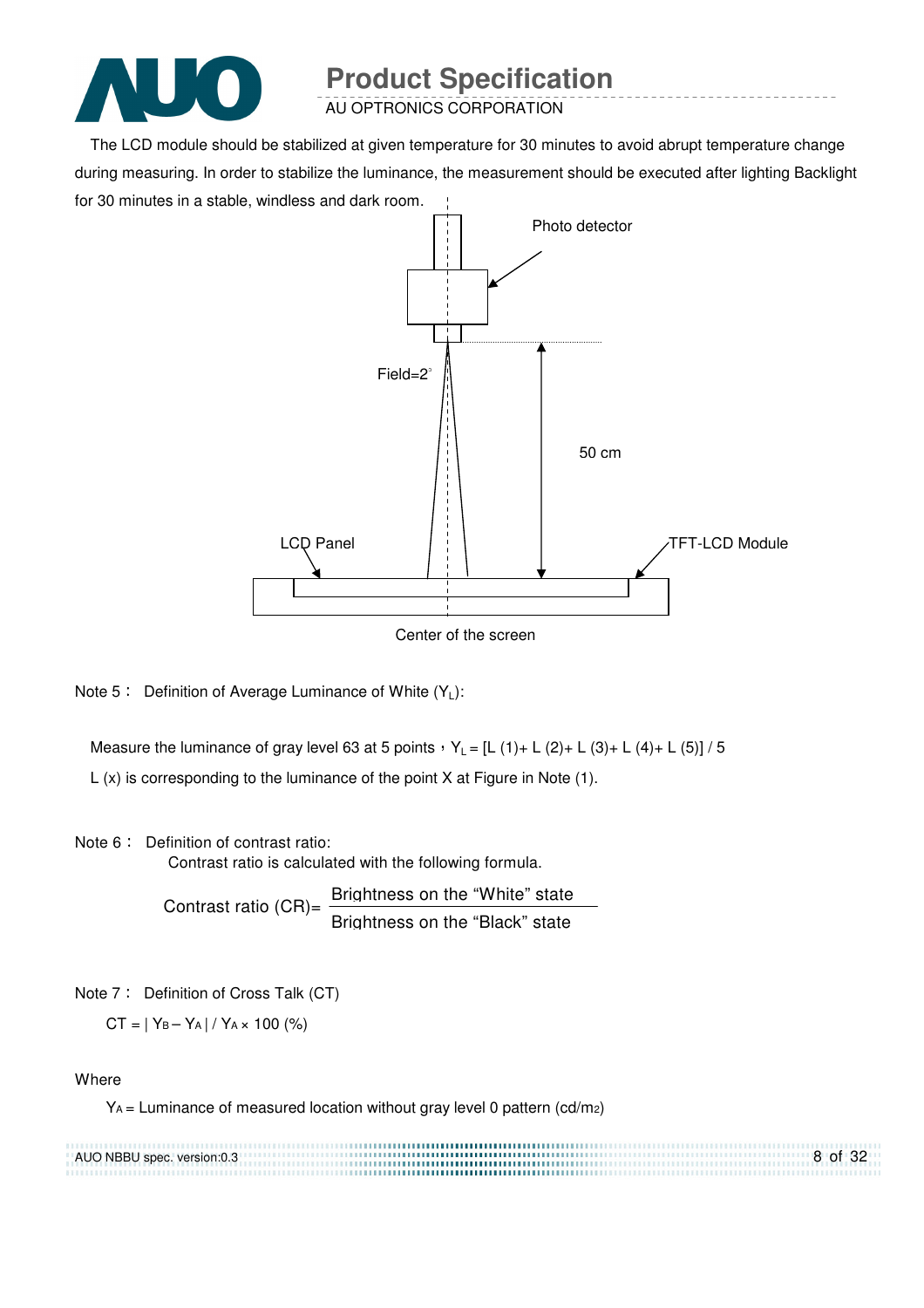

AU OPTRONICS CORPORATION

 $Y_B$  = Luminance of measured location with gray level 0 pattern (cd/m2)



Note 8: Definition of response time:

The output signals of BM-7 or equivalent are measured when the input signals are changed from "Black" to "White" (falling time) and from "White" to "Black" (rising time), respectively. The response time interval between the 10% and 90% of amplitudes. Refer to figure as below.



| AUO NBBU spec. version:0.3 | $9$ of 32 |
|----------------------------|-----------|
|                            |           |
|                            |           |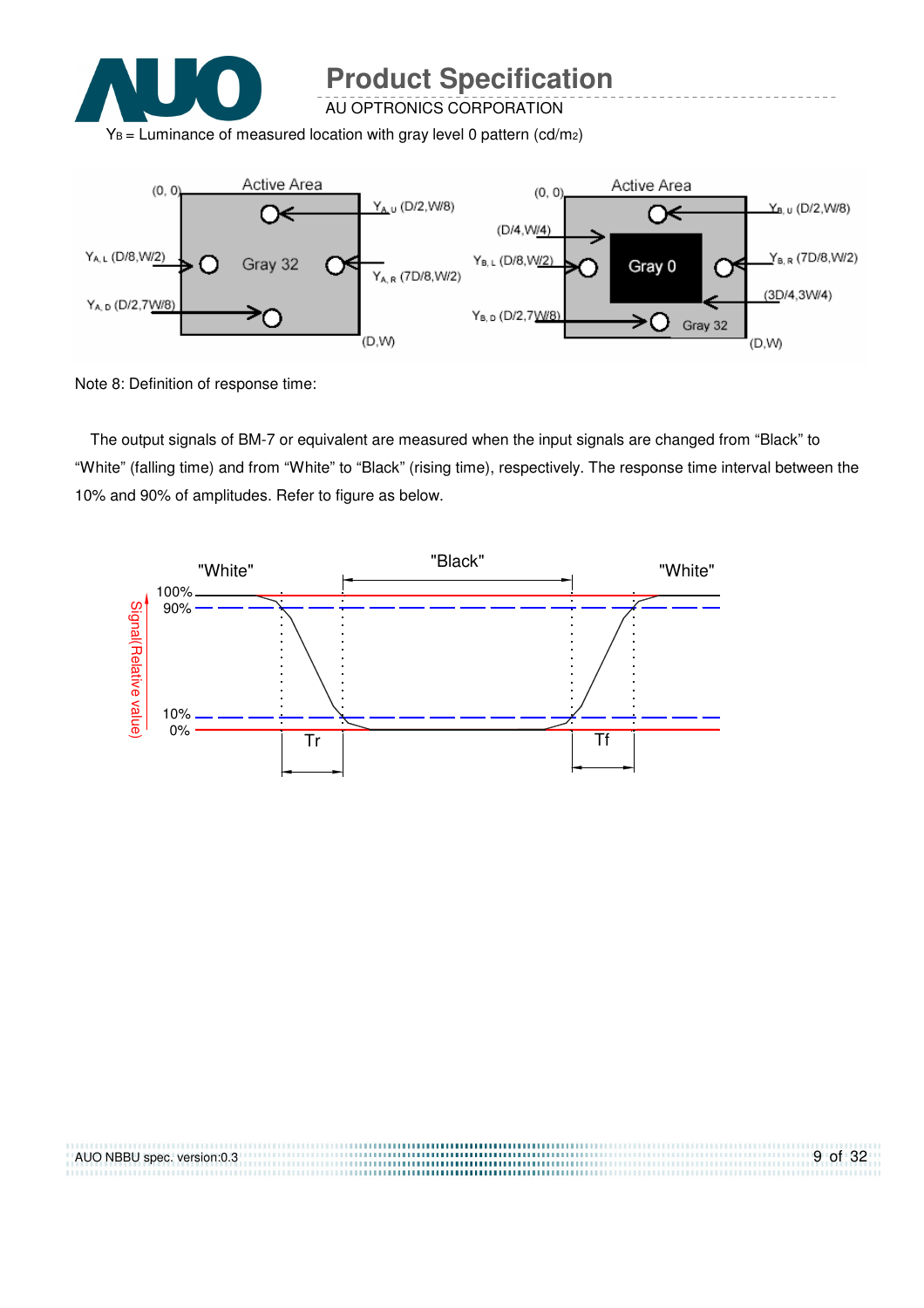

AU OPTRONICS CORPORATION

Note 8. Definition of viewing angle

Viewing angle is the measurement of contrast ratio  $\geq$  10, at the screen center, over a 180° horizontal and 180° vertical range (off-normal viewing angles). The 180° viewing angle range is broken down as follows; 90° (θ) horizontal left and right and 90° (Φ) vertical, high (up) and low (down). The measurement direction is typically perpendicular to the display surface with the screen rotated about its center to develop the desired measurement viewing angle.



| AUO NBBU spec. version:0.3 | $10$ of 32 |
|----------------------------|------------|
|                            |            |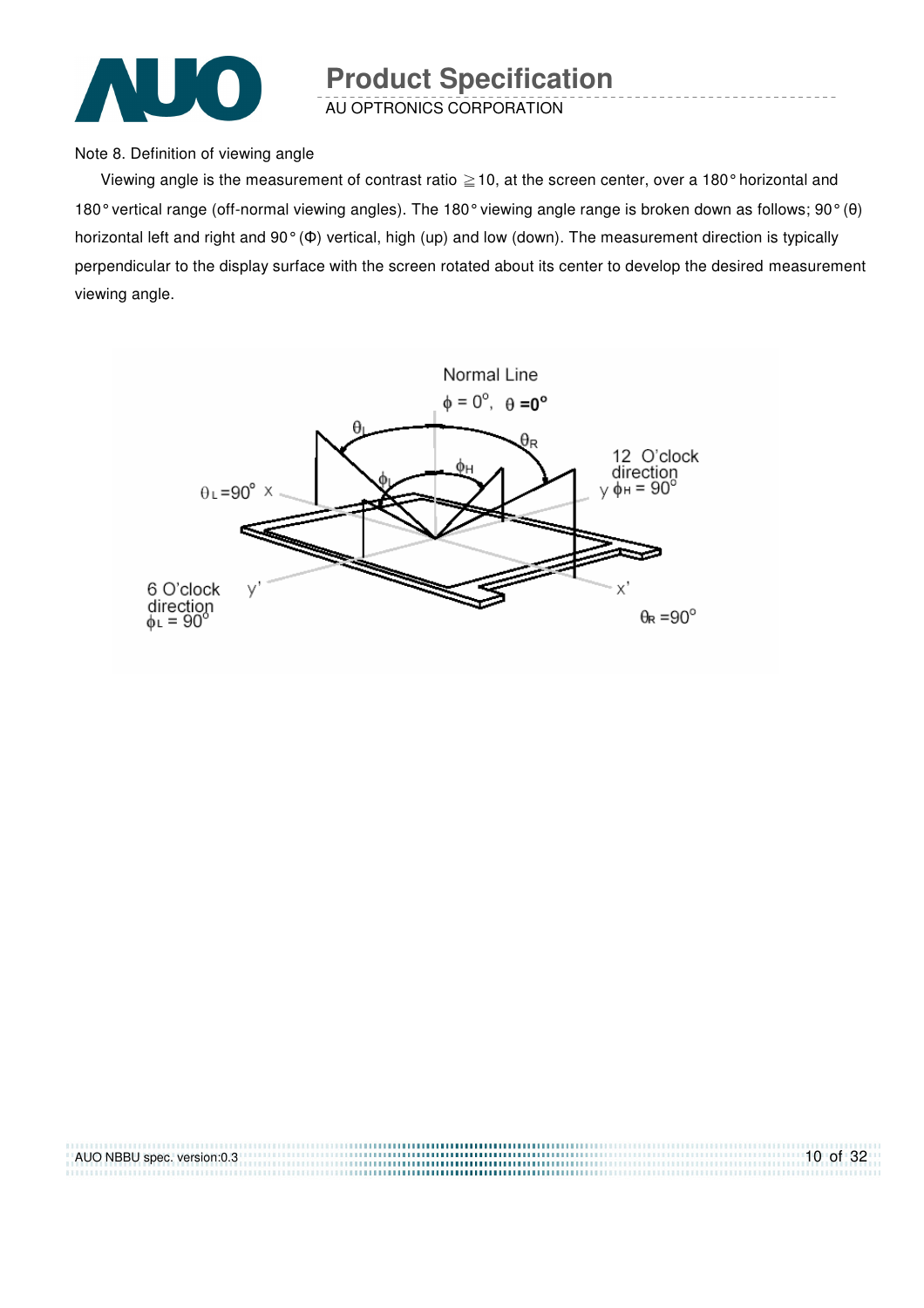

AU OPTRONICS CORPORATION

### **3. Functional Block Diagram**

The following diagram shows the functional block of the 13.3 inches wide Color TFT/LCD Module:



| AUO NBBU spec. version:0.3 | $11$ of 32 |
|----------------------------|------------|
|                            |            |
|                            |            |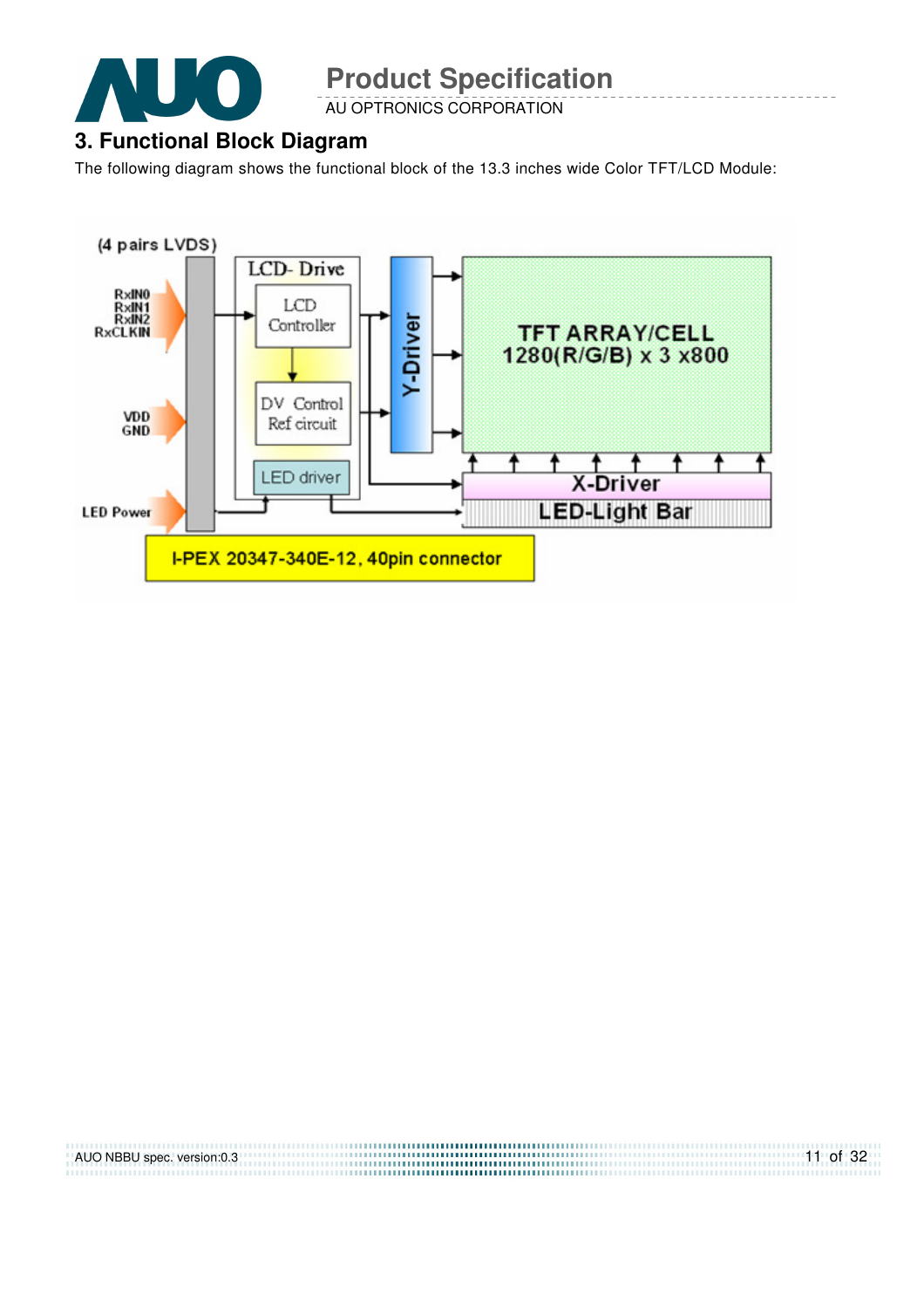

AU OPTRONICS CORPORATION

### **4. Absolute Maximum Ratings**

An absolute maximum rating of the module is as following:

### **4.1 Absolute Ratings of TFT LCD Module**

| ltem                    | Svmbol | Min  | Max  | Unit   | <b>Conditions</b> |
|-------------------------|--------|------|------|--------|-------------------|
| Logic/LCD Drive Voltage | Vin    | ن.∪- | +4.0 | [Volt] | Note 1. $\degree$ |

### **4.2 Absolute Ratings of Backlight Unit**

| Item               | <b>Symbol</b> | Min                      | Max | Unit     | <b>Conditions</b> |
|--------------------|---------------|--------------------------|-----|----------|-------------------|
| <b>LED Current</b> | ILED          | $\overline{\phantom{0}}$ | 35  | [mA] rms | Note $1,2$        |

### **4.3 Absolute Ratings of Environment**

| Item                         | Symbol     | Min   | Max   | Unit                                    | <b>Conditions</b> |
|------------------------------|------------|-------|-------|-----------------------------------------|-------------------|
| <b>Operating Temperature</b> | TOP        |       | $+50$ | $\mathsf{I}^\circ\mathsf{C} \mathsf{I}$ | Note 3            |
| <b>Operation Humidity</b>    | <b>HOP</b> | 5     | 95    | [%RH]                                   | Note 3            |
| Storage Temperature          | TST        | $-20$ | $+60$ | $\mathsf{I}^\circ\mathsf{C}\mathsf{I}$  | Note 3            |
| <b>Storage Humidity</b>      | <b>HST</b> | 5     | 95    | [%RH]                                   | Note 3            |

Note 1: At Ta  $(25^{\circ}\text{C})$ 

AUO NBBU spec. version:0.3

Note 2: Permanent damage to the device may occur if exceed maximum values

#### **Note 3: For quality performance, please refer to AUO IIS (Incoming Inspection Standard)**.

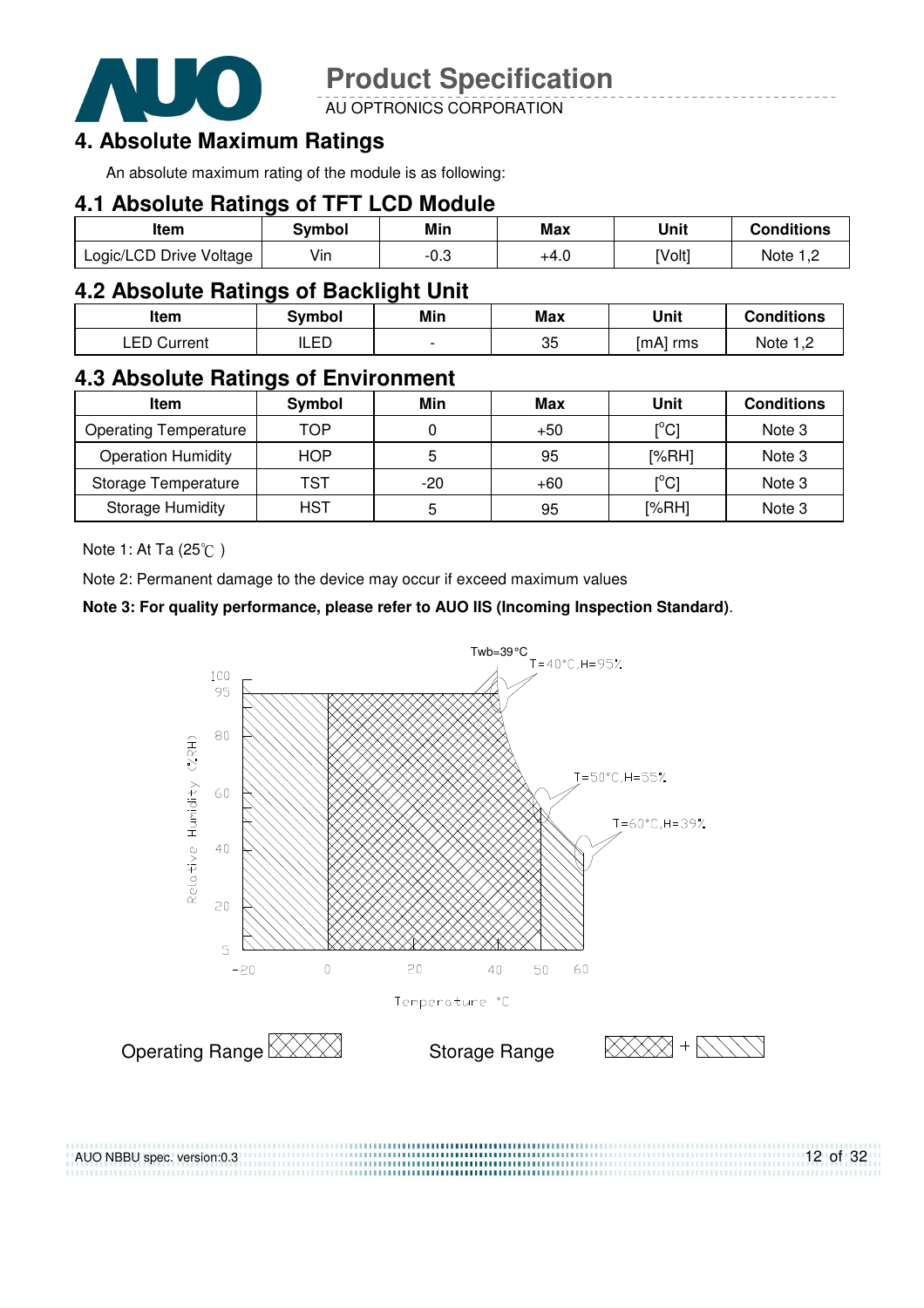

AU OPTRONICS CORPORATION



### **5.1 TFT LCD Module**

### **5.1.1 Power Specification**

Input power specifications are as follows;

| <b>Symble</b> | <b>Parameter</b>                               | <b>Min</b>               | <b>Typ</b> | <b>Max</b> | <b>Units</b> | <b>Note</b> |
|---------------|------------------------------------------------|--------------------------|------------|------------|--------------|-------------|
| <b>VDD</b>    | Logic/LCD Drive<br>Voltage                     | 3.0                      | 3.3        | 3.6        | [Volt]       |             |
| <b>PDD</b>    | <b>VDD Power</b>                               | Ξ.                       | 0.70       | 0.75       | [Watt]       | Note $1/2$  |
| <b>IDD</b>    | <b>IDD Current</b>                             | $\blacksquare$           | 215        | 250        | [mA]         | Note $1/2$  |
| <b>IRush</b>  | <b>Inrush Current</b>                          | $\blacksquare$           | 0.7        | 1.5        | [A]          | Note 3      |
| <b>VDDrp</b>  | Allowable<br>Logic/LCD Drive<br>Ripple Voltage | $\overline{\phantom{0}}$ |            | 100        | [mV]<br>p-p  |             |

Note 1 : Maximum Measurement Condition : Mosaic Pattern

Note 2 Typical Measurement Condition: Mosaic Pattern

Note 3: Measure Condition

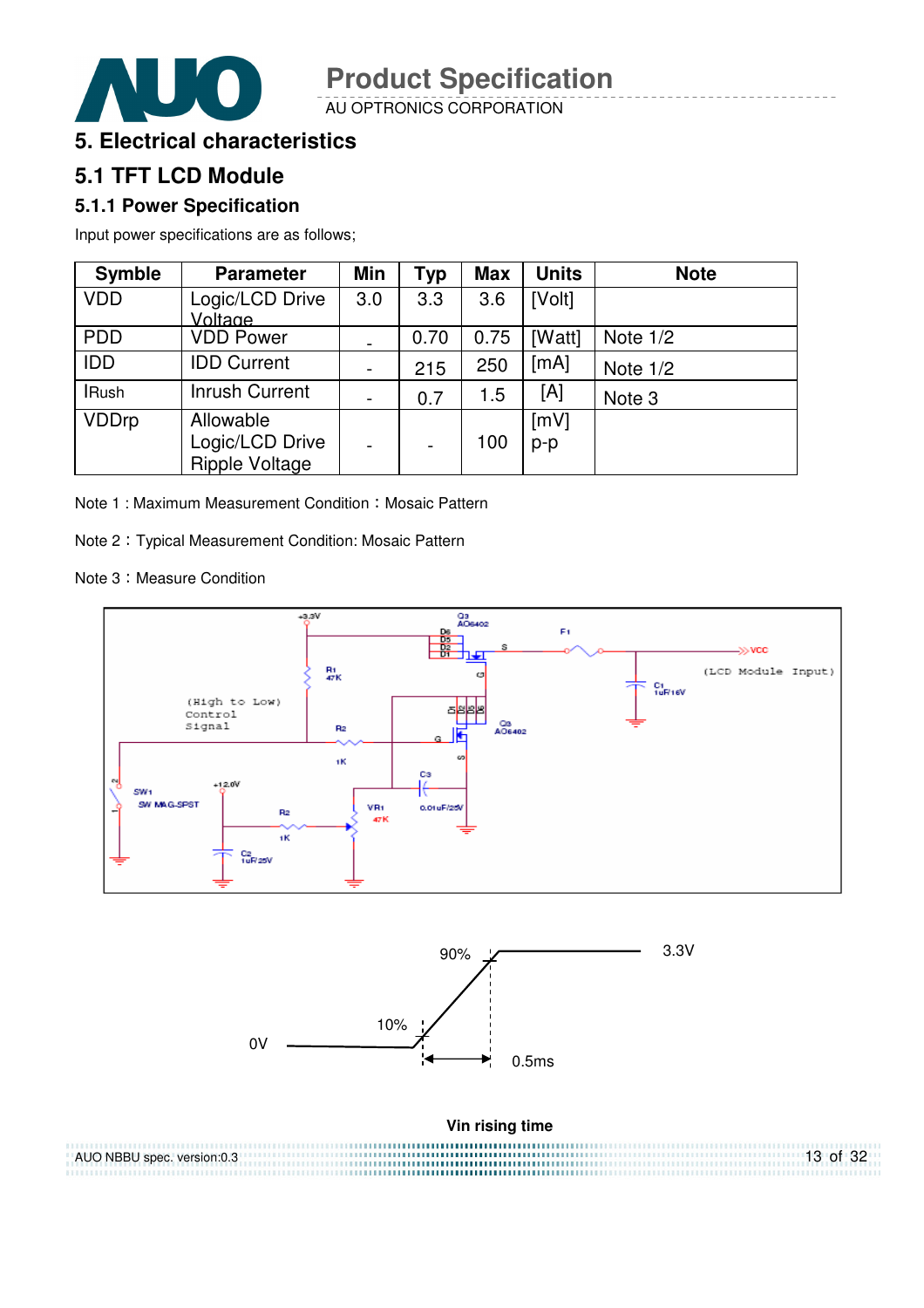

AU OPTRONICS CORPORATION

#### **5.1.2 Signal Electrical Characteristics**

Input signals shall be low or High-impedance state when VDD is off.

Signal electrical characteristics are as follows;

| <b>Parameter</b> | <b>Condition</b>                                 | Min    | <b>Max</b> | <b>Unit</b> |
|------------------|--------------------------------------------------|--------|------------|-------------|
| Vth              | Differential Input High<br>Threshold (Vcm=+1.2V) |        | $+100$     | [mV]        |
| Vtl              | Differential Input Low<br>Threshold (Vcm=+1.2V)  | $-100$ |            | [mV]        |
| Vcm              | Differential Input<br>Common Mode Voltage        | 0.8    | 2.0        | [V]         |

Note: LVDS Signal Waveform

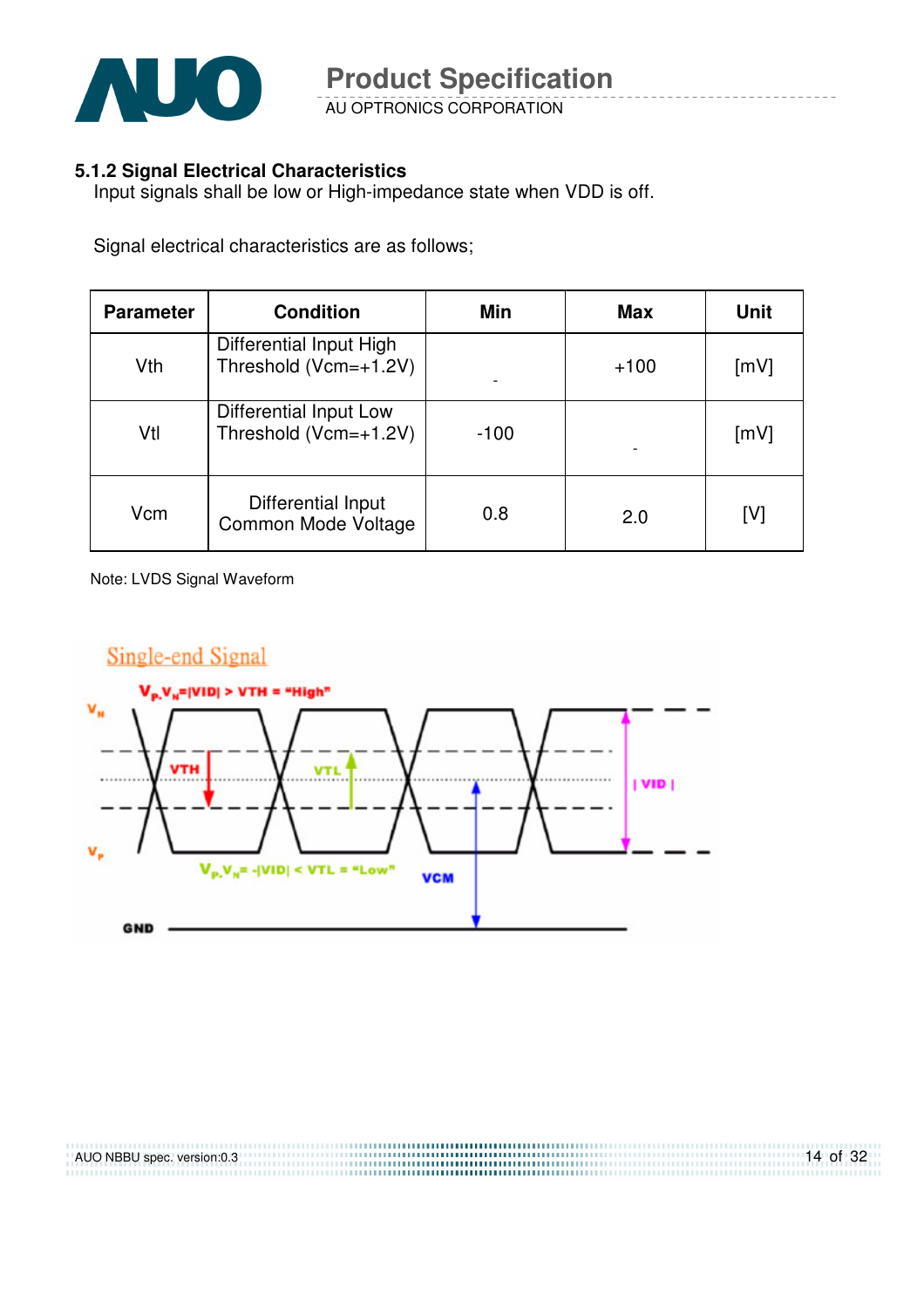

AU OPTRONICS CORPORATION

Parameter guideline for LED

| <b>Parameter</b>                    | Min                      | Typ | <b>Max</b>               | <b>Units</b>           | <b>Units</b>         |
|-------------------------------------|--------------------------|-----|--------------------------|------------------------|----------------------|
| White Luminance 5<br>points average | 170                      | 200 | $\overline{\phantom{a}}$ | $\lceil cd/m^2 \rceil$ | Ta=25 $^{\circ}$ C   |
| LED current (ILED)                  | $\blacksquare$           | 18  | $\overline{\phantom{a}}$ | [mA]                   | Ta=25 $^{\circ}$ C   |
| <b>LED Power</b><br>consumption     | $\overline{\phantom{0}}$ | 3.3 | 3.5                      | [Watt]                 | Ta=25 $\mathrm{^oC}$ |

#### **Light bar PIN assignment:**



| PIN NO.      | Pin assignment  | <b>Function</b>               |
|--------------|-----------------|-------------------------------|
| 1            | <b>VOUT</b>     | <b>LED Anode (Positive)</b>   |
| $\mathbf{2}$ | <b>VOUT</b>     | <b>LED Anode (Positive)</b>   |
| 3            | <b>VOUT</b>     | <b>LED Anode (Positive)</b>   |
| 4            | <b>NC</b>       | <b>NC</b>                     |
| 5            | FB1             | <b>LED Cathode (Negative)</b> |
| 6            | FB <sub>2</sub> | <b>LED Cathode (Negative)</b> |
| 7            | FB <sub>3</sub> | <b>LED Cathode (Negative)</b> |
| 8            | FB4             | <b>LED Cathode (Negative)</b> |
| 9            | FB <sub>5</sub> | <b>LED Cathode (Negative)</b> |
| 10           | FB <sub>6</sub> | <b>LED Cathode (Negative)</b> |

AUO NBBU spec. version:0.3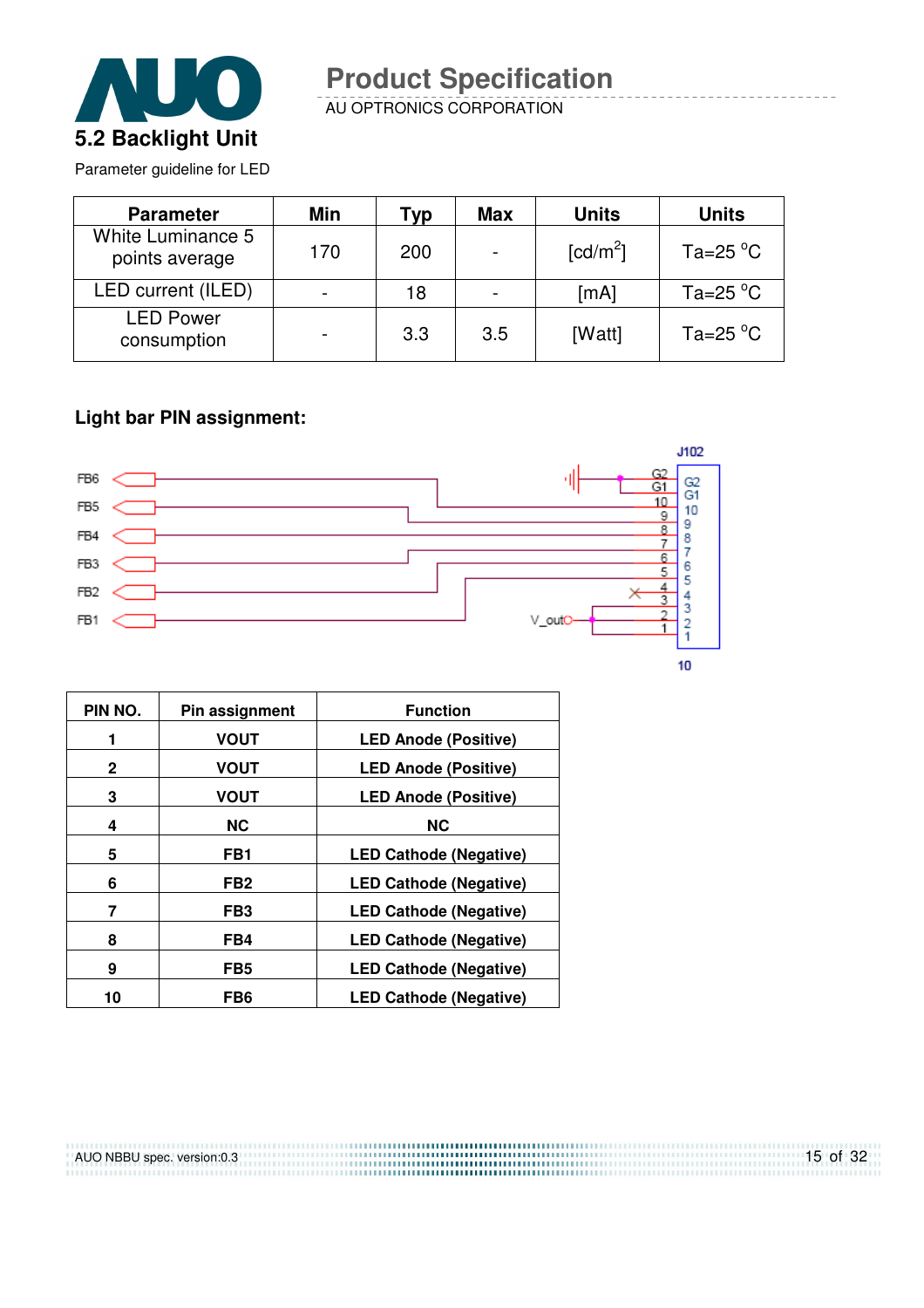

AU OPTRONICS CORPORATION

### **6. Signal Characteristic**

### **6.1 Pixel Format Image**

Following figure shows the relationship of the input signals and LCD pixel format.

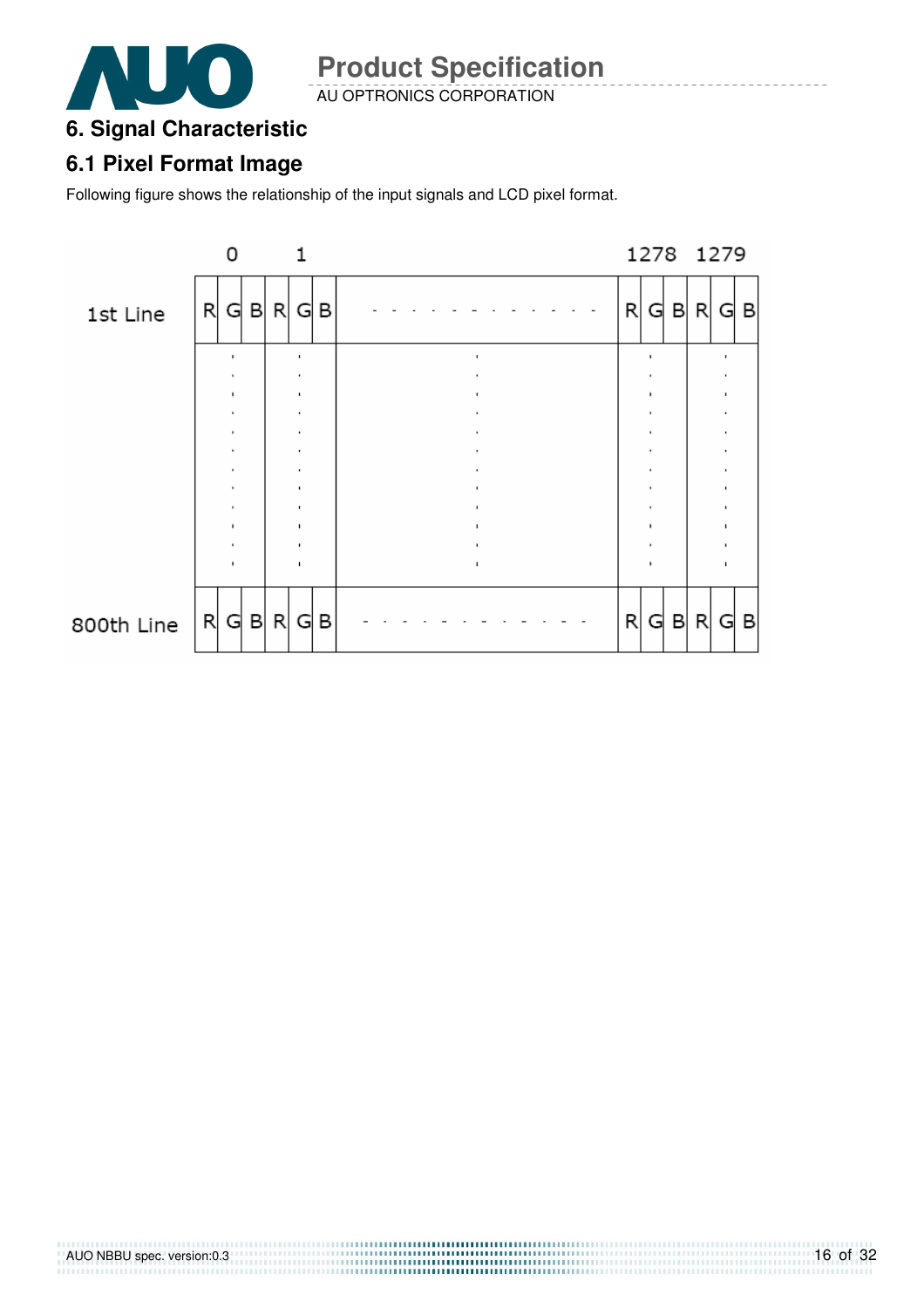

AU OPTRONICS CORPORATION

### **6.2 The input data format**



| <b>Signal Name</b>   | <b>Description</b>                                          |
|----------------------|-------------------------------------------------------------|
| <b>VEEDID (3.3V)</b> | +3.3V EDID Power                                            |
| <b>CLK EEDID</b>     | <b>EDID Clock Input</b>                                     |
| <b>DATA EEDID</b>    | <b>EDID Data Input</b>                                      |
| RXINO-, RXINO+       | LVDS differential data input(Red0-Red5, Green0)             |
| $RXIN1-, RXIN1+$     | LVDS differential data input(Green1-Green5, Blue0-Blue1)    |
| RXIN2-, RXIN2+       | LVDS differential data input(Blue2-Blue5, Hsync, Vsync, DE) |
| RXCLKIN-, RXCLKIN+   | <b>LVDS differential clock input</b>                        |
| <b>VDD</b>           | +3.3V Power Supply                                          |
| <b>VSS</b>           | Ground                                                      |

Note: Output signals from any system shall be low or High-impedance state when VDD is off.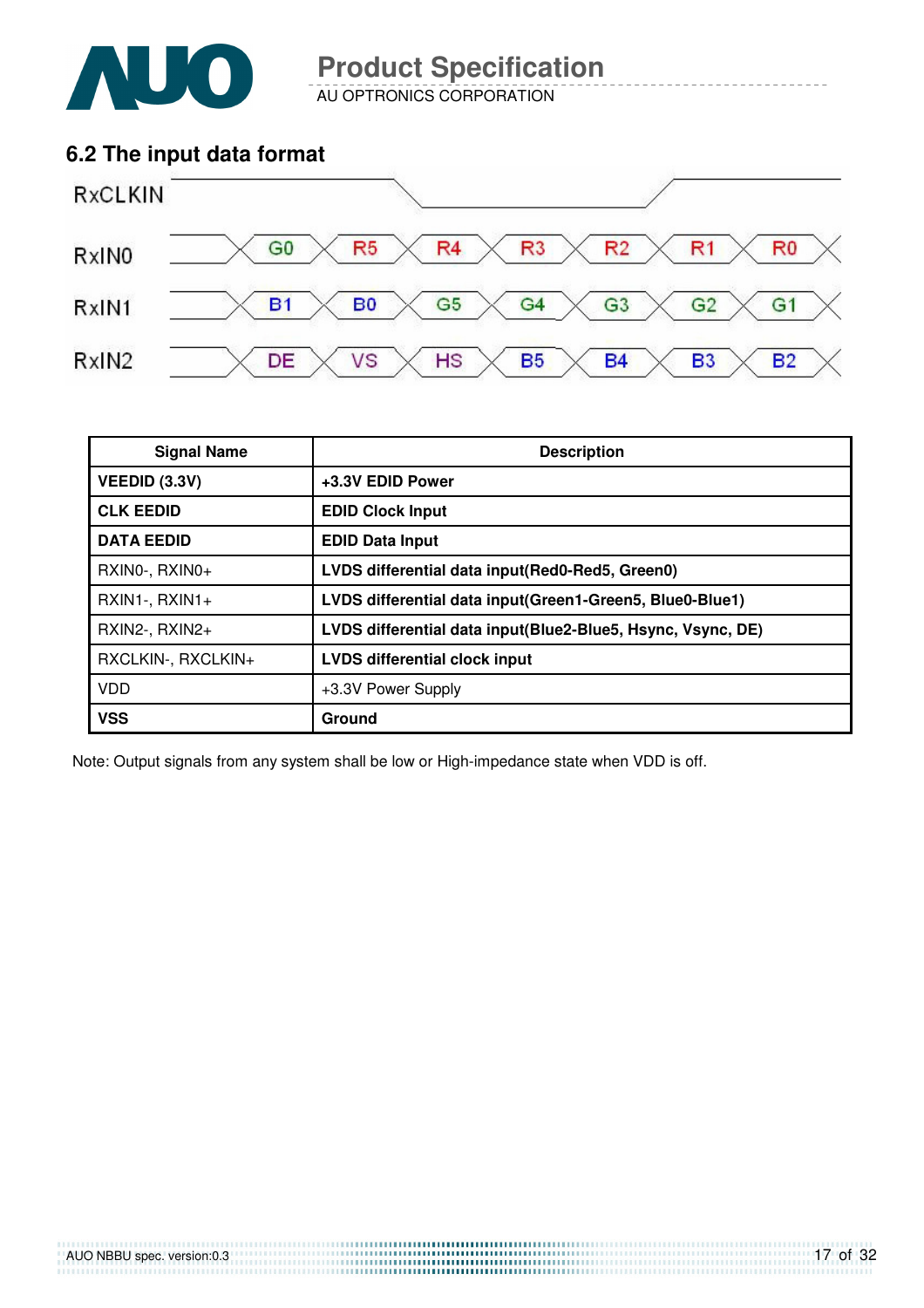

AU OPTRONICS CORPORATION

### **6.3 Signal Description/Pin Assignment**

LVDS is a differential signal technology for LCD interface and high speed data transfer device.

| Pin            | Signal                     | <b>Description</b>                               |
|----------------|----------------------------|--------------------------------------------------|
| 1              | BIST/CT1                   | <b>BIST/Connector Test*</b>                      |
| $\overline{c}$ | VDD                        | Power Supply (3.3V typ.)                         |
| 3              | VDD                        | Power Supply (3.3V typ.)                         |
| $\overline{4}$ | V <sub>EDID</sub>          | DDC 3.3V power                                   |
| 5              | <b>CLK</b> <sub>EDID</sub> | DDC clock / SMBus clock                          |
| 6              | <b>DATAEDID</b>            | DDC data / SMBus data                            |
| $\overline{7}$ | Rin0-                      | - LVDS differential data input (R0-R5, G0)       |
| 8              | $Rn0+$                     | + LVDS differential data input (R0-R5, G0)       |
| 9              | <b>VSS</b>                 | Ground                                           |
| 10             | Rin1-                      | - LVDS differential data input (G1-G5, B0-B1)    |
| 11             | $Rn1+$                     | + LVDS differential data input (G1-G5, B0-B1)    |
| 12             | <b>VSS</b>                 | Ground                                           |
| 13             | Rin <sub>2</sub> -         | - LVDS differential data input (B2-B5,HS,VS, DE) |
| 14             | $Rn2+$                     | + LVDS differential data input (B2-B5,HS,VS, DE) |
| 15             | <b>VSS</b>                 | Ground                                           |
| 16             | CIkIN-                     | - LVDS differential clock input                  |
| 17             | ClkIN+                     | + LVDS differential clock input                  |
| 18             | <b>VSS</b>                 | Ground                                           |
| 19             | <b>NC</b>                  | No Connection                                    |
| 20             | <b>NC</b>                  | No Connection                                    |
| 21             | <b>NC</b>                  | No Connection                                    |
| 22             | <b>NC</b>                  | No Connection                                    |
| 23             | <b>NC</b>                  | No Connection                                    |
| 24             | <b>NC</b>                  | No Connection                                    |
| 25             | <b>NC</b>                  | No Connection                                    |
| 26             | <b>NC</b>                  | No Connection                                    |
| 27             | <b>NC</b>                  | No Connection                                    |
| 28             | <b>NC</b>                  | No Connection                                    |
| 29             | <b>NC</b>                  | No Connection                                    |
| 30             | VBL-                       | LED power return                                 |
| 31             | VBL-                       | LED power return                                 |
| 32             | VBL-                       | LED power return                                 |
| 33             | <b>NC</b>                  | No Connection                                    |
| 34             | <b>BLIM</b>                | PWM for luminance control                        |
| 35             | BL EN                      | <b>BL On/Off</b>                                 |
| 36             | NC                         | No Connection                                    |

AUO NBBU spec. version:0.3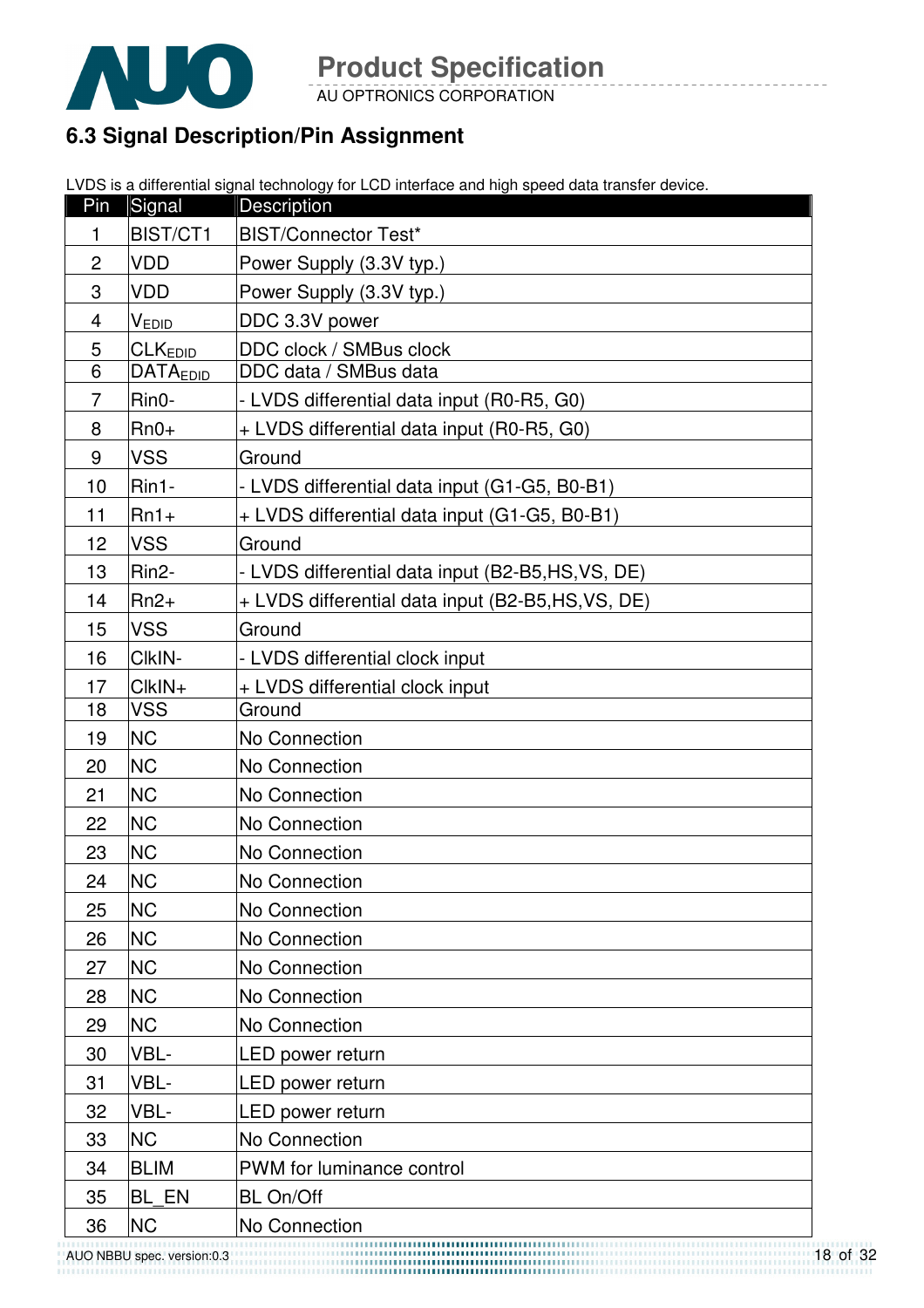

AU OPTRONICS CORPORATION

| 37 | VBL+             | 6V - 20V LED power          |
|----|------------------|-----------------------------|
| 38 | VBL+             | 6V - 20V LED power          |
| 39 | $VBL+$           | 6V - 20V LED power          |
| 40 | <b>IBIST/CT2</b> | <b>BIST/Connector Test*</b> |

Note1: Start from right side

### **6.4 Interface Timing**

### **6.4.1 Timing Characteristics**

Basically, interface timings should match the 1280x800 /60Hz manufacturing guide line timing.

| <b>Parameter</b>                  |                 | Symbol                    | Min.           | Typ. | Max. | <b>Unit</b>                 |
|-----------------------------------|-----------------|---------------------------|----------------|------|------|-----------------------------|
| <b>Frame Rate</b>                 |                 | $\blacksquare$            | 50             | 60   |      | Hz                          |
| <b>Clock frequency</b>            |                 | 1/ $T_{\text{Clock}}$     | $\blacksquare$ | 69.3 | 72   | <b>MHz</b>                  |
|                                   | <b>Period</b>   | $\mathsf{T}_{\mathsf{V}}$ | 808            | 816  | 1023 |                             |
| <b>Vertical</b><br><b>Section</b> | <b>Active</b>   | $T_{VD}$                  |                | 800  |      | $T_{Line}$                  |
|                                   | <b>Blanking</b> | $T_{VB}$                  | 8              | 16   | ۰    |                             |
|                                   | <b>Period</b>   | $\mathbf{T}_{\mathsf{H}}$ | 1320           | 1408 | 2047 |                             |
| <b>Horizontal</b>                 | <b>Active</b>   | $T_{HD}$                  |                | 1280 |      | $\mathbf{T}_{\text{Clock}}$ |
| <b>Section</b>                    | <b>Blanking</b> | $\textsf{T}_{\sf HB}$     | 30             | 135  |      |                             |

Note : DE mode only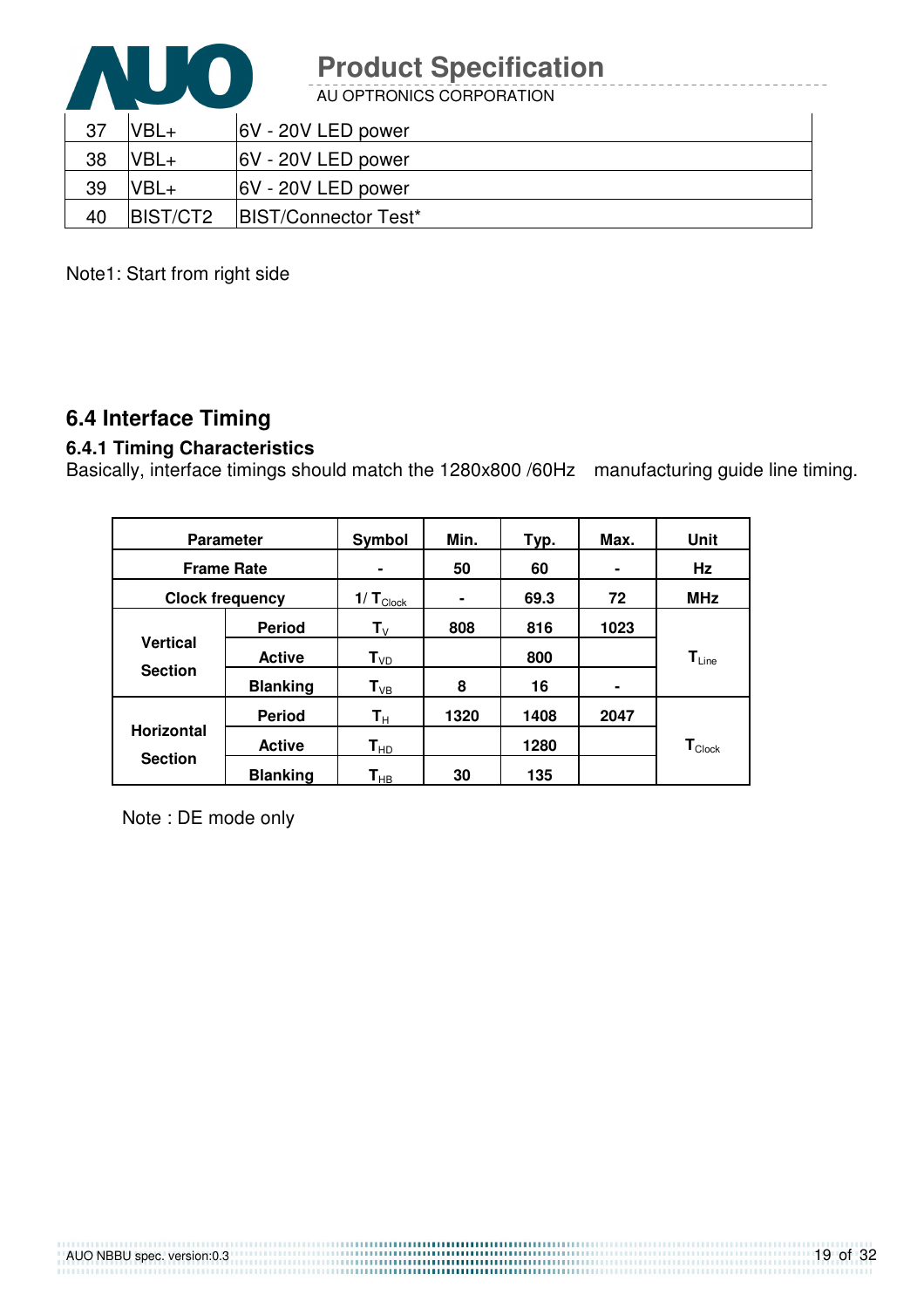

AU OPTRONICS CORPORATION **Product Specification** 

### **6.4.2 Timing diagram**

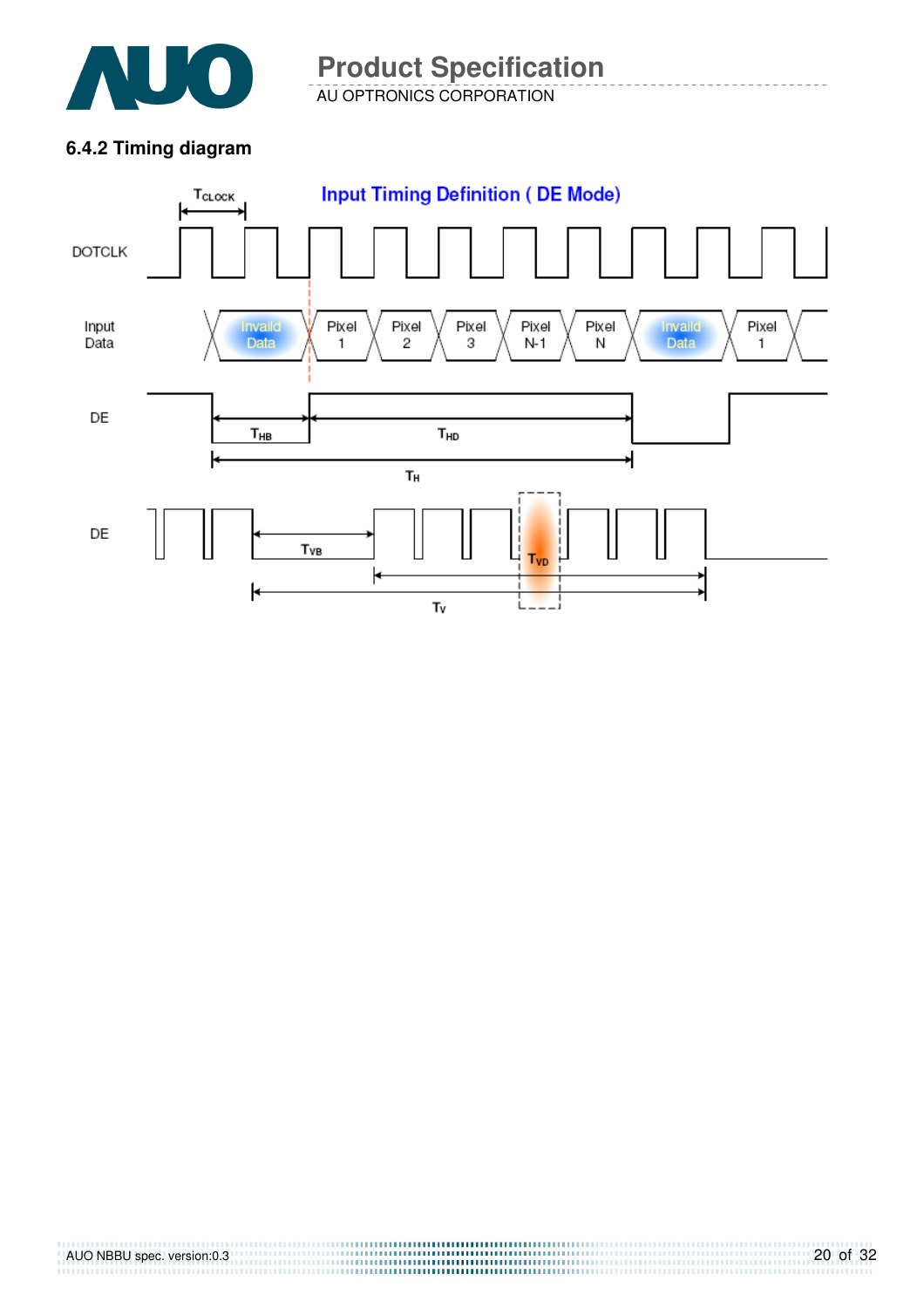

### **6.5 Power ON/OFF Sequence**

VDD power and lamp on/off sequence is as follows. Interface signals are also shown in the chart. Signals from any system shall be Hi-Z state or low level when VDD is off.



#### **Power Sequence Timing**

|                | Value (ms) |      |
|----------------|------------|------|
| Parameter      | Min.       | Max. |
| T1             | 0.5        | 10   |
| T <sub>2</sub> | 5          | 50   |
| T <sub>3</sub> | 0.5        | 50   |
| T4             | 400        |      |
| T <sub>5</sub> | 200        |      |
| T6             | 200        |      |
| T7             | 0          | 10   |
| T8             | 10         |      |
| T9             | 10         |      |
| T10            | 0          |      |
| T11            | 10         |      |

#### AUO NBBU spec. version:0.3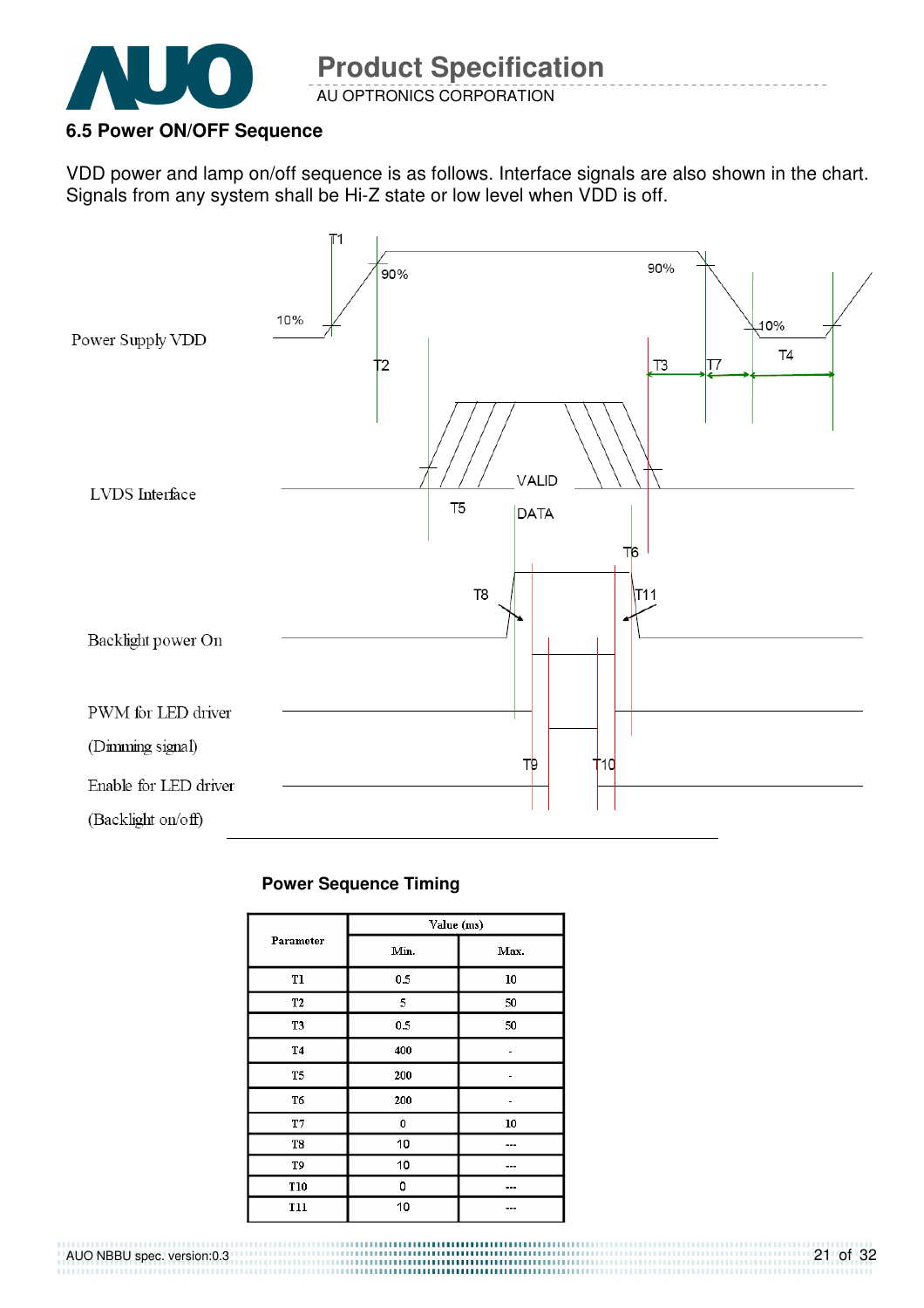

### **7. Connector Description**

Physical interface is described as for the connector on module.

These connectors are capable of accommodating the following signals and will be following components.

### **7.1 TFT LCD Module**

| <b>Connector Name / Designation</b> | For Signal Connector                                     |  |
|-------------------------------------|----------------------------------------------------------|--|
| Manufacturer                        | <b>IPEX</b> or compatible                                |  |
| Type / Part Number                  | 20347-340E-12                                            |  |
| <b>Mating Housing/Part Number</b>   | I-PEX 20345-040T-31<br>or<br>20475-040T-## or compatible |  |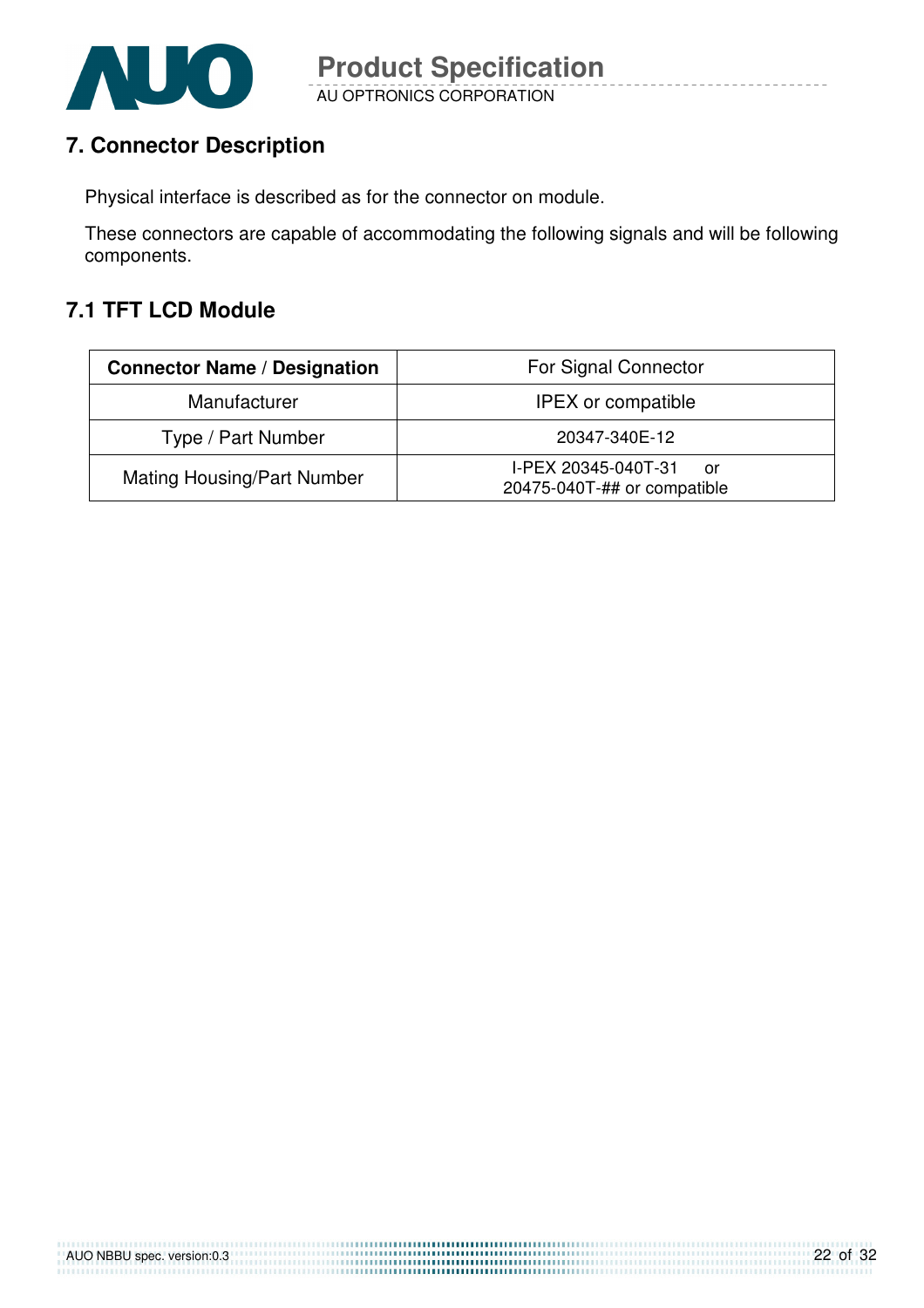

### **8. Dynamic Test**

#### **8.1 Vibration Test**

### **Test condition(Non-OP):**

- **Acceleration: 1.5 G**
- **Frequency:** 10 500Hz half sine wave
- Sweep: 60 Minutes each Axis (X, Y, Z)

#### **8.2 Shock Test Spec:**

#### **Test condition(Non-OP):**

- **•** Acceleration: 220 G, Half sine wave
- Active time: 2 ms
- Pulse:  $+/-X,+/-Y,+/-Z$ , one time for each side

#### Remark:

1. Ambient condition is  $25 + 5^\circ\text{C}$ , Relative humidity : 40% ~ 70%

2. Non-packaged and Non-operation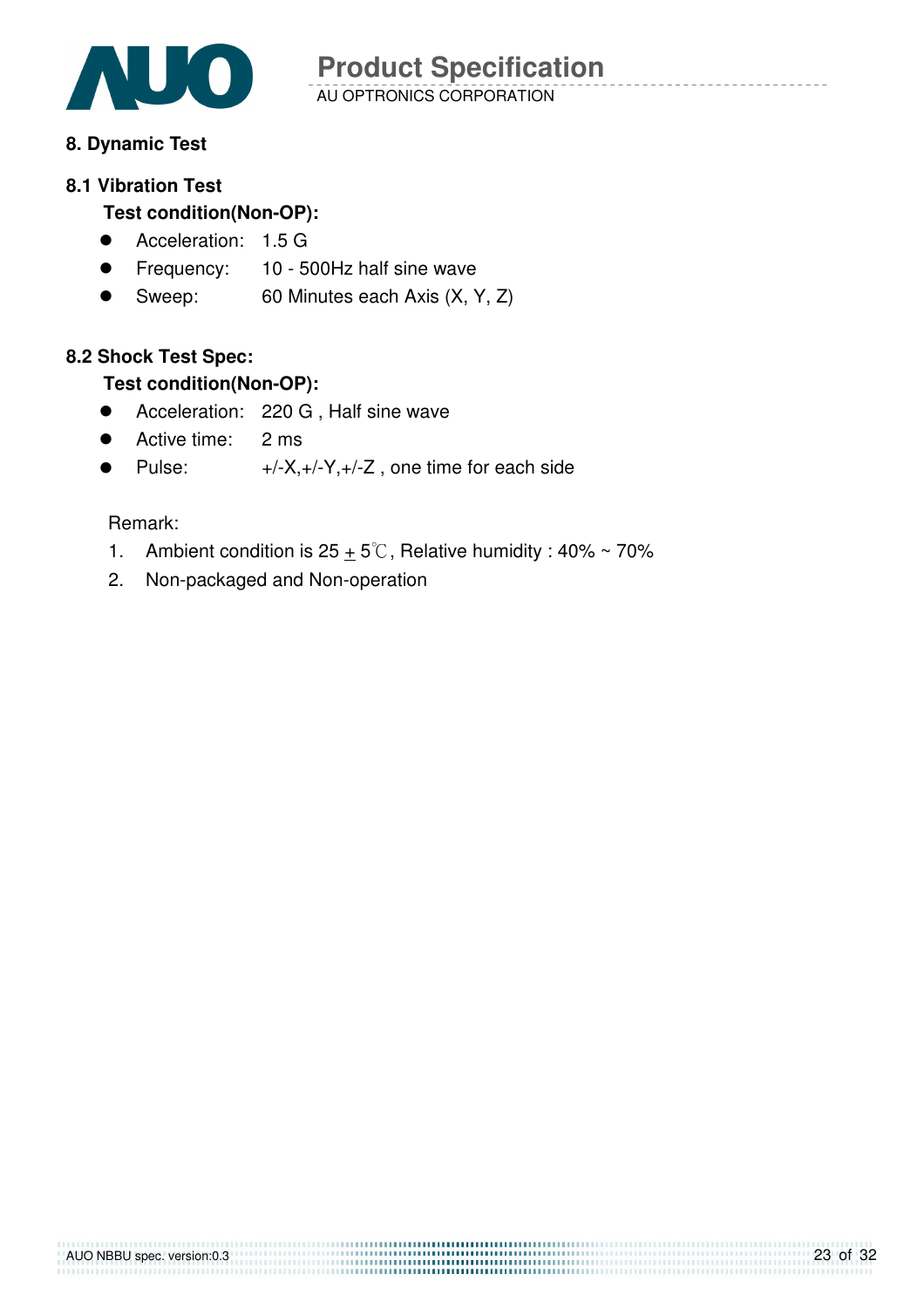

AU OPTRONICS CORPORATION

### **9. Reliability**

| <b>Items</b>                                | <b>Required Condition</b>                     | <b>Note</b> |
|---------------------------------------------|-----------------------------------------------|-------------|
| <b>Temperature</b><br><b>Humidity Bias</b>  | Ta= 40℃, 90%RH, 300h                          |             |
| <b>High Temperature</b><br><b>Operation</b> | Ta= $50^{\circ}$ C, Dry, 300h                 |             |
| <b>Low Temperature</b><br><b>Operation</b>  | Ta= 0℃, 300h                                  |             |
| <b>High Temperature</b><br><b>Storage</b>   | Ta= 60℃, 35%RH, 300h                          |             |
| <b>Low Temperature</b><br><b>Storage</b>    | Ta= -20℃, 50%RH, 300h                         |             |
| <b>Thermal Shock</b><br>Test                | Ta=-20℃to 60℃, Duration at 30 min, 100 cycles |             |
| <b>ESD</b>                                  | Contact: ±8 KV<br>Air: ±15 KV                 | Note 1      |

**Note1:** According to EN 61000-4-2 , ESD class B: Some performance degradation allowed. No data lost

. Self-recoverable. No hardware failures.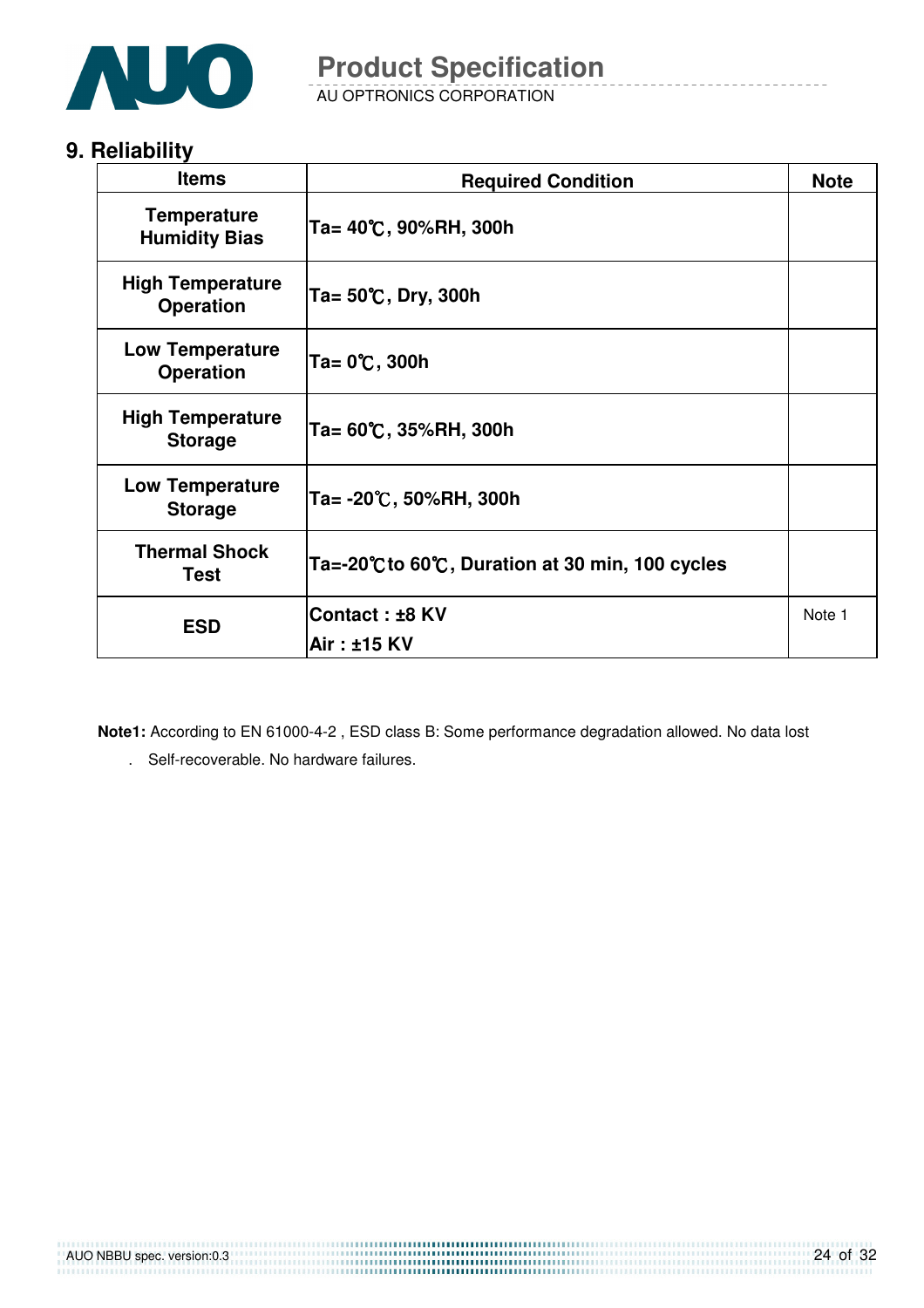

AU OPTRONICS CORPORATION

### **10. Mechanical Characteristics**

### **10.1 LCM Outline Dimension**



AUO NBBU spec. version:0.3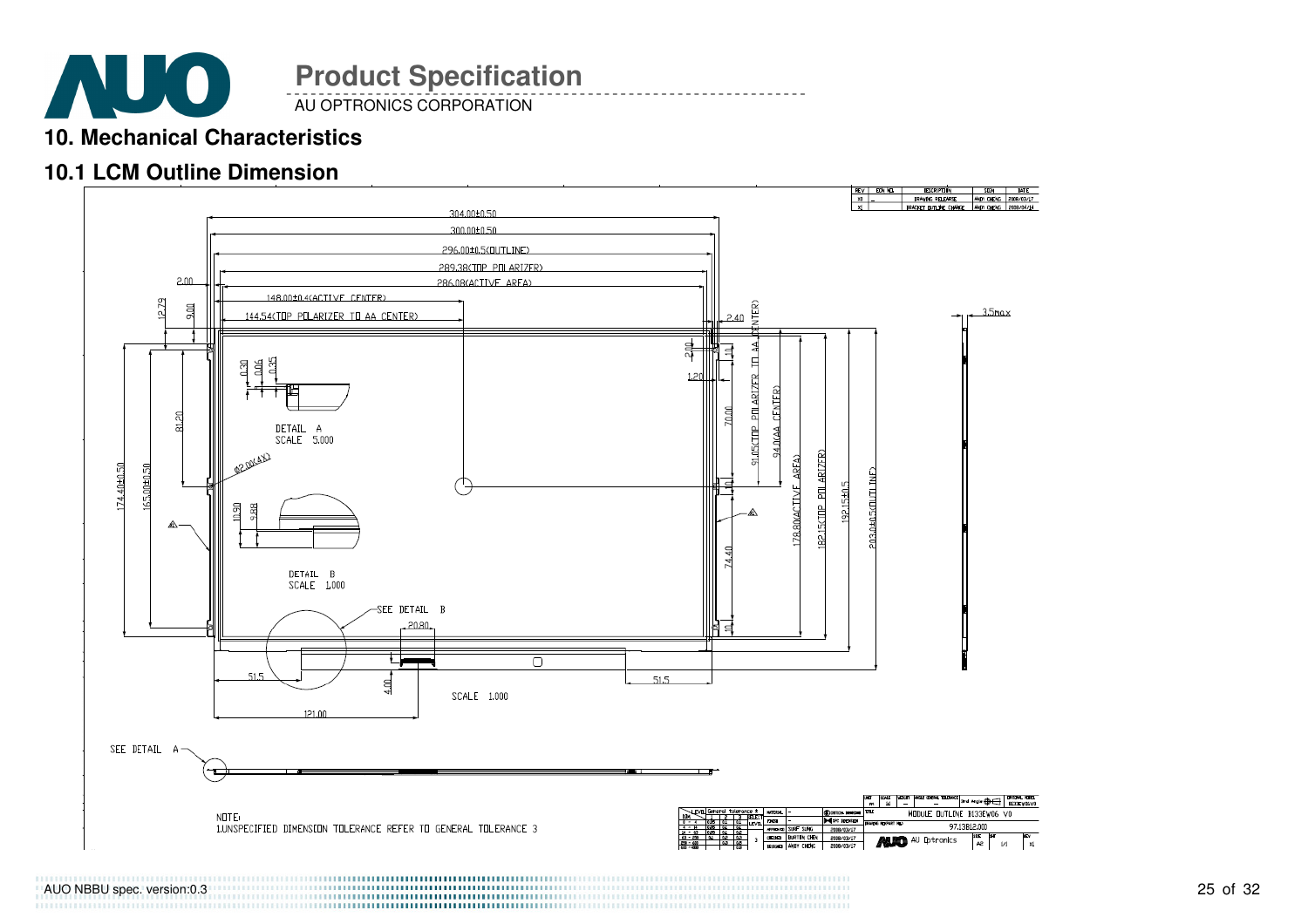

AU OPTRONICS CORPORATION

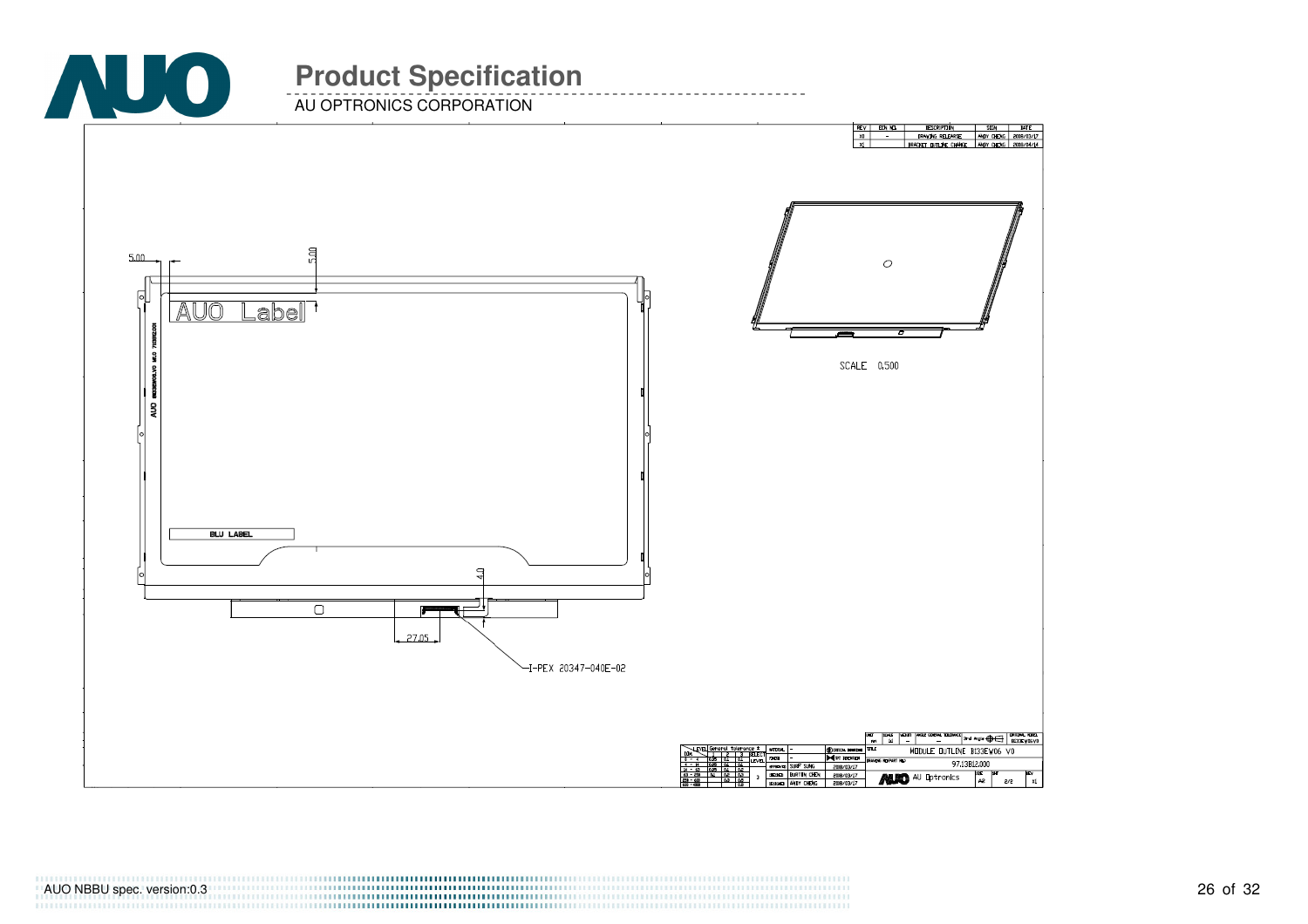

AU OPTRONICS CORPORATION **Product Specification** 

**11. Shipping and Package**

### **11.1 Shipping Label Format**

### **11.1 Shipping Label Format**

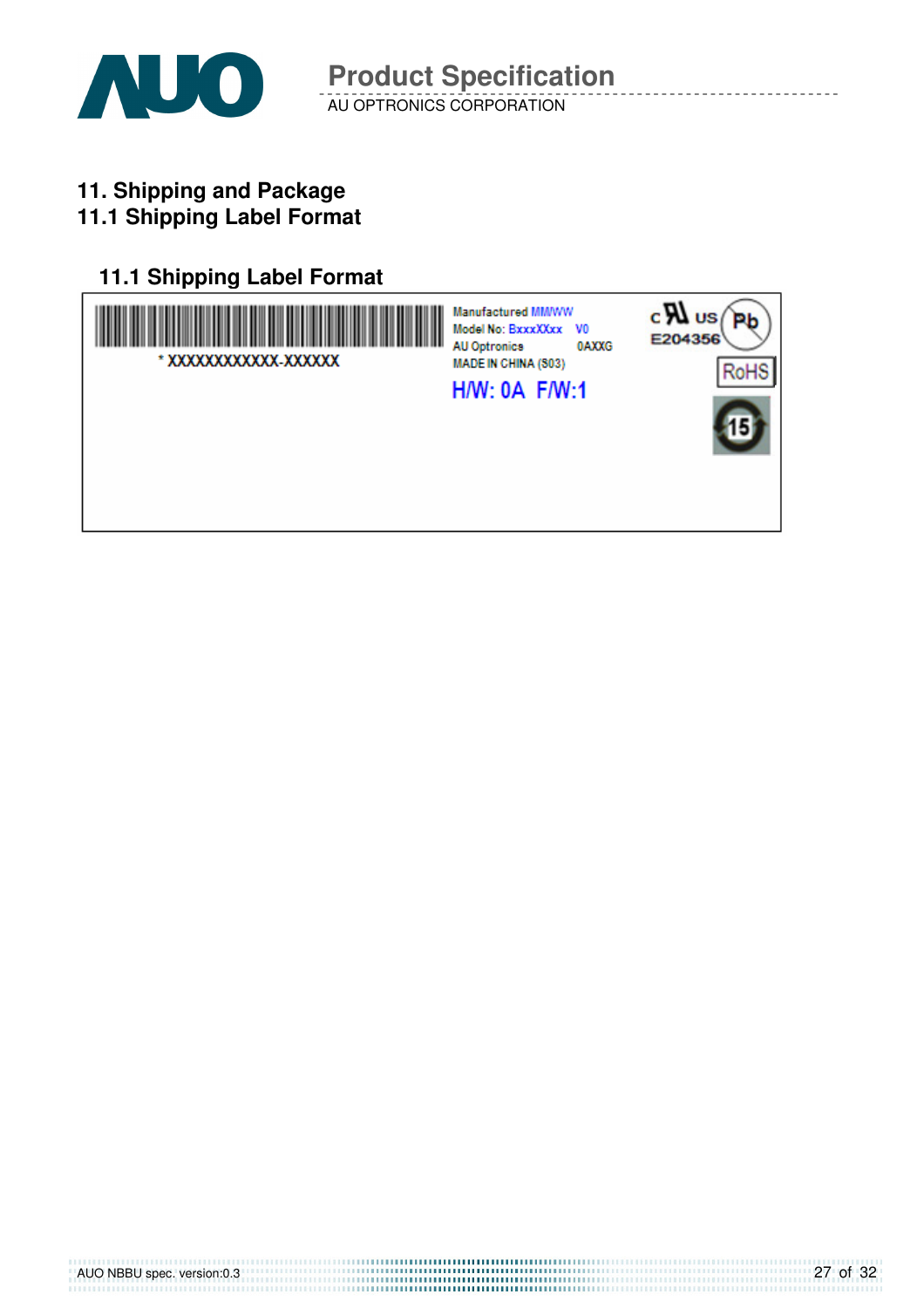

AU OPTRONICS CORPORATION



### **11.3 Shipping package of palletizing sequence**

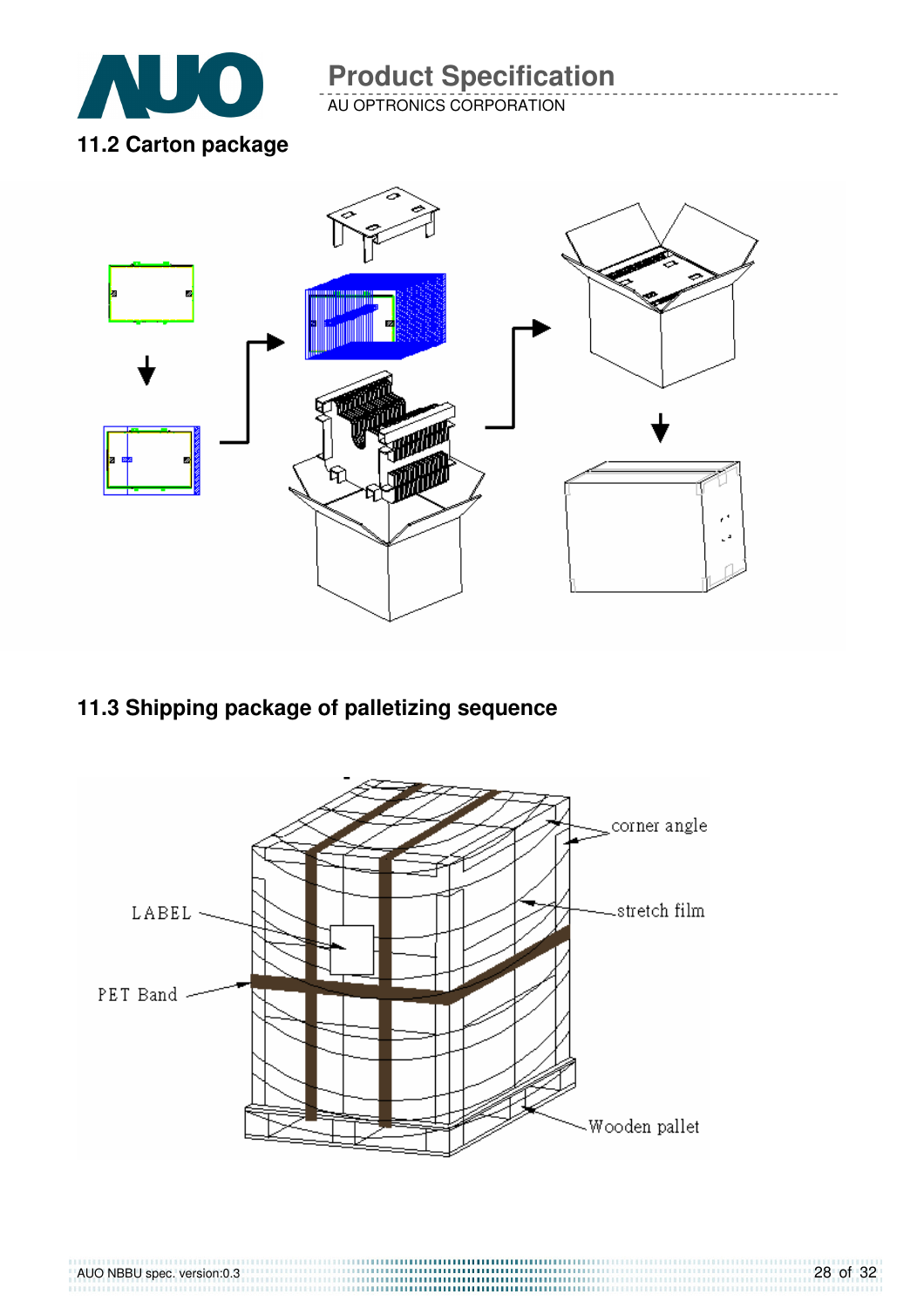

AU OPTRONICS CORPORATION

### **12. Appendix: EDID description**

| <b>Address</b> | <b>FUNCTION</b>                                       | Value          | Value      | Value       |
|----------------|-------------------------------------------------------|----------------|------------|-------------|
| <b>HEX</b>     |                                                       | <b>HEX</b>     | <b>BIN</b> | <b>DEC</b>  |
| 00             | Header                                                | 00             | 00000000   | $\pmb{0}$   |
| 01             |                                                       | FF             | 11111111   | 255         |
| 02             |                                                       | FF             | 11111111   | 255         |
| 03             |                                                       | FF             | 11111111   | 255         |
| 04             |                                                       | FF             | 11111111   | 255         |
| 05             |                                                       | FF             | 11111111   | 255         |
| 06             |                                                       | FF             | 11111111   | 255         |
| 07             |                                                       | 00             | 00000000   | $\mathbf 0$ |
| 08             | EISA Manuf. Code LSB                                  | 06             | 00000110   | 6           |
| 09             | <b>Compressed ASCII</b>                               | AF             | 10101111   | 175         |
| 0A             | Product Code                                          | 24             | 00100100   | 36          |
| 0B             | hex, LSB first                                        | 60             | 01100000   | 96          |
| 0C             | 32-bit ser #                                          | 00             | 00000000   | $\pmb{0}$   |
| 0 <sub>D</sub> |                                                       | 00             | 00000000   | 0           |
| 0E             |                                                       | 00             | 00000000   | 0           |
| 0F             |                                                       | 00             | 00000000   | 0           |
| 10             | Week of manufacture                                   | 01             | 00000001   | 1           |
| 11             | Year of manufacture                                   | 12             | 00010010   | 18          |
| 12             | EDID Structure Ver.                                   | 01             | 00000001   | 1           |
| 13             | EDID revision #                                       | 03             | 00000011   | 3           |
| 14             | Video input def. (digital I/P, non-TMDS, CRGB)        | 80             | 10000000   | 128         |
| 15             | Max H image size<br>(rounded to cm)                   | 1D             | 00011101   | 29          |
| 16             | Max V image size<br>(rounded to cm)                   | 12             | 00010010   | 18          |
| 17             | <b>Display Gamma</b><br>$(=(gamma*100)-100)$          | 78             | 01111000   | 120         |
| 18             | Feature support (no DPMS, Active OFF, RGB, tmg Blk#1) | 0A             | 00001010   | 10          |
| 19             | Red/green low bits (Lower 2:2:2:2 bits)               | 50             | 01010000   | 80          |
| 1A             | Blue/white low bits (Lower 2:2:2:2 bits)              | C <sub>5</sub> | 11000101   | 197         |
| 1B             | Red x (Upper 8 bits)                                  | 98             | 10011000   | 152         |
| 1C             | Red y/ highER 8 bits                                  | 58             | 01011000   | 88          |
| 1D             | Green x                                               | 52             | 01010010   | 82          |
| <b>1E</b>      | Green y                                               | 8E             | 10001110   | 142         |
| 1F             | Blue x                                                | 27             | 00100111   | 39          |
| 20             | Blue y                                                | 25             | 00100101   | 37          |
| 21             | White x                                               | 50             | 01010000   | 80          |
| 22             | White y                                               | 54             | 01010100   | 84          |
| 23             | Established timing 1                                  | 00             | 00000000   | 0           |
| 24             | Established timing 2                                  | 00             | 00000000   | 0           |
| 25             | Established timing 3                                  | 00             | 00000000   | 0           |
| 26             | Standard timing #1                                    | 01             | 00000001   | 1           |

AUO NBBU spec. version:0.3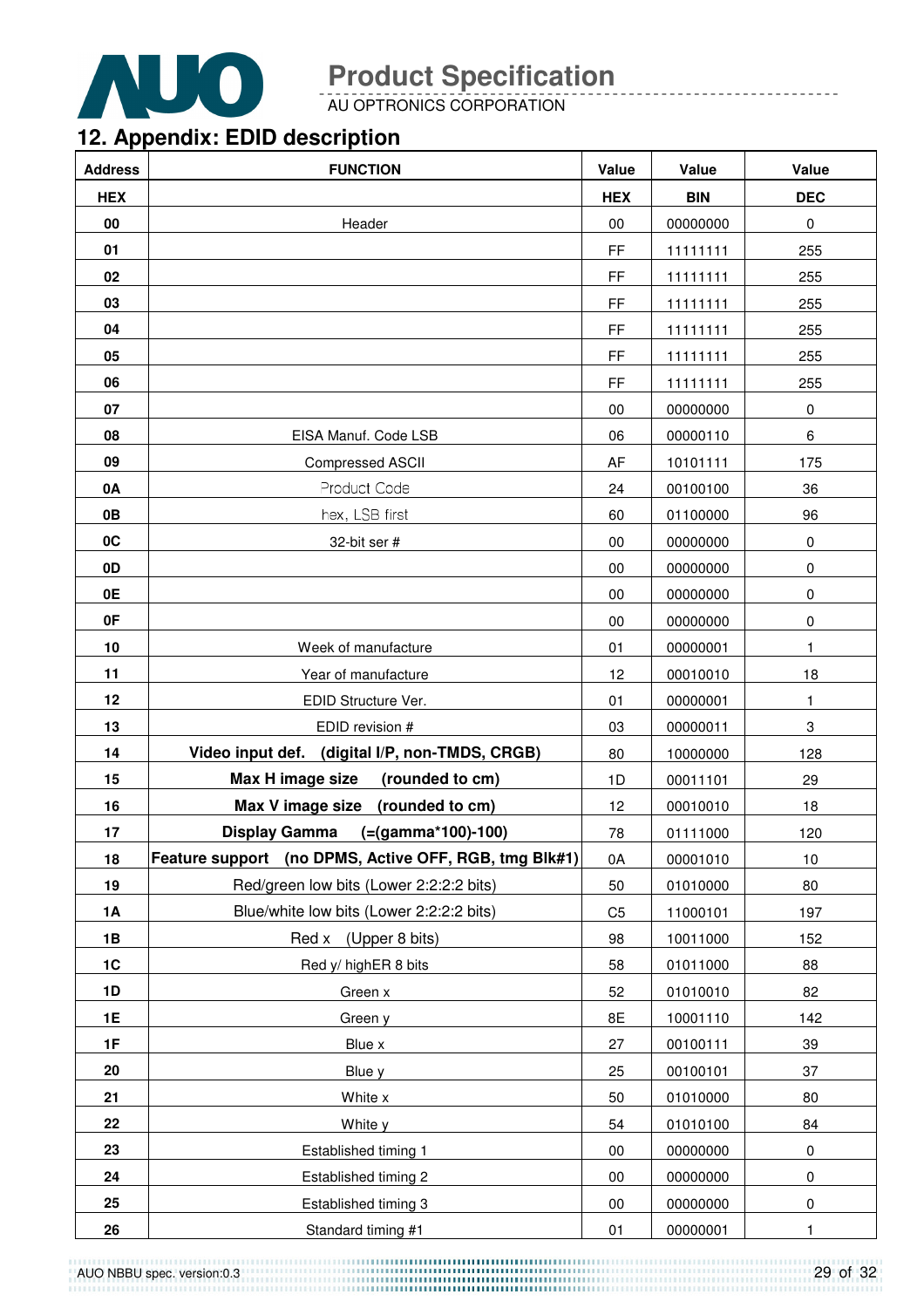

AU OPTRONICS CORPORATION

|           | AU OPTRONICS CORPORATION                             |                |          |          |
|-----------|------------------------------------------------------|----------------|----------|----------|
| 27        |                                                      | 01             | 00000001 | 1        |
| 28        | Standard timing #2                                   | 01             | 00000001 | 1        |
| 29        |                                                      | 01             | 00000001 | 1        |
| 2A        | Standard timing #3                                   | 01             | 00000001 | 1        |
| 2B        |                                                      | 01             | 00000001 | 1        |
| 2C        | Standard timing #4                                   | 01             | 00000001 | 1        |
| 2D        |                                                      | 01             | 00000001 | 1        |
| 2E        | Standard timing #5                                   | 01             | 00000001 | 1        |
| 2F        |                                                      | 01             | 00000001 | 1        |
| 30        | Standard timing #6                                   | 01             | 00000001 | 1        |
| 31        |                                                      | 01             | 00000001 | 1        |
| 32        | Standard timing #7                                   | 01             | 00000001 | 1        |
| 33        |                                                      | 01             | 00000001 | 1        |
| 34        | Standard timing #8                                   | 01             | 00000001 | 1        |
| 35        |                                                      | 01             | 00000001 | 1        |
| 36        | <b>LSB</b><br>Pixel Clock/10000                      | 12             | 00010010 | 18       |
| 37        | Pixel Clock/10000<br><b>USB</b>                      | 1B             | 00011011 | 27       |
| 38        | Horz active Lower 8bits                              | 00             | 00000000 | 0        |
| 39        | Horz blanking Lower 8bits                            | 87             | 10000111 | 135      |
| 3A        | HorzAct:HorzBlnk<br>Upper 4:4 bits                   | 50             | 01010000 | 80       |
| 3B        | Vertical Active Lower 8bits                          | 20             | 00100000 | 32       |
| 3C        | <b>Vertical Blanking</b><br>Lower 8bits              | 10             | 00010000 | 16       |
| 3D        | Vert Act: Vertical Blanking<br>(upper 4:4 bit)       | 30             | 00110000 | 48       |
| 3E        | HorzSync. Offset                                     | 30             | 00110000 | 48       |
| 3F        | HorzSync.Width                                       | 20             | 00100000 | 32       |
| 40        | VertSync.Offset: VertSync.Width                      | 36             | 00110110 | 54       |
| 41        | Horz‖ Sync Offset/Width Upper 2bits                  | 00             | 00000000 | 0        |
| 42        | Horizontal Image Size Lower 8bits                    | 1E             | 00011110 | 30       |
| 43        | Vertical Image Size Lower 8bits                      | B <sub>2</sub> | 10110010 | 178      |
| 44        | Horizontal & Vertical Image Size (upper 4:4 bits)    | 10             | 00010000 | 16       |
| 45        | Horizontal Border<br>(zero for internal LCD)         | 00             | 00000000 | 0        |
| 46        | Vertical Border<br>(zero for internal LCD)           | 00             | 00000000 | 0        |
| 47        | Signal (non-intr, norm, no stero, sep sync, neg pol) | 18             | 00011000 | 24       |
| 48        | Detailed timing/monitor                              | 00             | 00000000 | 0        |
| 49        | descriptor #2                                        | 00             | 00000000 | 0        |
| <b>4A</b> |                                                      | 00             | 00000000 | 0        |
| 4B        |                                                      | 0F             | 00001111 | 15       |
| 4C        |                                                      | 00             | 00000000 | 0        |
| 4D        |                                                      | 00             | 00000000 | 0        |
| 4E        |                                                      | 00             | 00000000 | 0        |
| 4F        |                                                      | 00             | 00000000 | 0        |
| 50        |                                                      | 00             | 00000000 | 0        |
| 51        |                                                      | 00             | 00000000 | 0        |
|           | AUO NBBU spec. version:0.3                           |                |          | 30 of 32 |

\_\_\_\_\_\_\_\_\_\_\_\_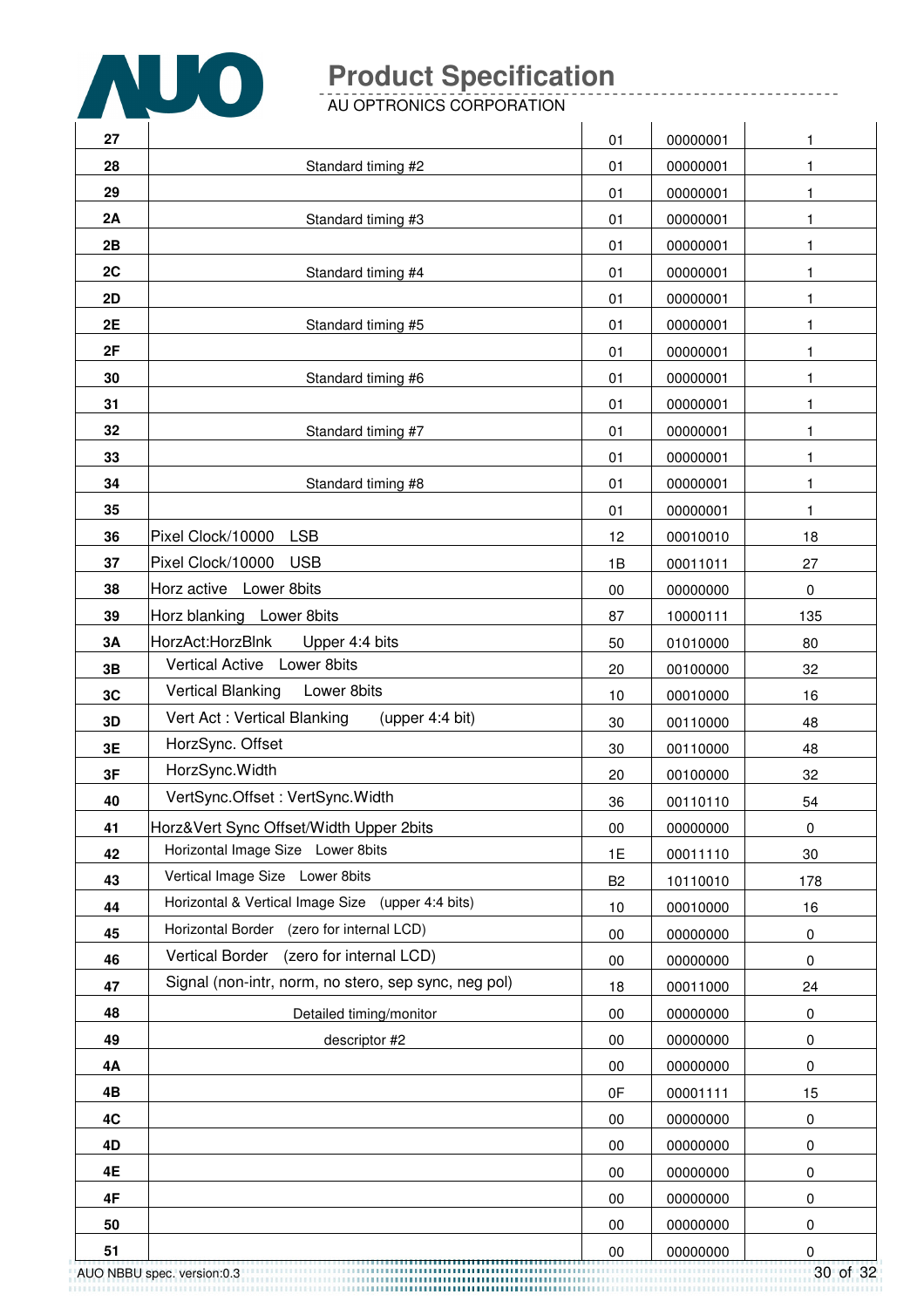

------------

AU OPTRONICS CORPORATION

| 52        |                            | 00        | 00000000 | 0              |
|-----------|----------------------------|-----------|----------|----------------|
| 53        |                            | $00\,$    | 00000000 | $\pmb{0}$      |
| 54        |                            | 00        | 00000000 | $\pmb{0}$      |
| 55        |                            | 00        | 00000000 | $\pmb{0}$      |
| 56        |                            | 00        | 00000000 | $\pmb{0}$      |
| 57        |                            | 00        | 00000000 | $\pmb{0}$      |
| 58        |                            | 00        | 00000000 | 0              |
| 59        |                            | 20        | 00100000 | 32             |
| <b>5A</b> | Detailed timing/monitor    | $00\,$    | 00000000 | $\pmb{0}$      |
| 5B        | descriptor #3              | $00\,$    | 00000000 | $\pmb{0}$      |
| 5C        |                            | $00\,$    | 00000000 | $\pmb{0}$      |
| 5D        |                            | <b>FE</b> | 11111110 | 254            |
| 5E        |                            | $00\,$    | 00000000 | 0              |
| 5F        | Manufacture                | 41        | 01000001 | 65             |
| 60        | Manufacture                | 55        | 01010101 | 85             |
| 61        | Manufacture                | 4F        | 01001111 | 79             |
| 62        |                            | 0A        | 00001010 | 10             |
| 63        |                            | 20        | 00100000 | 32             |
| 64        |                            | 20        | 00100000 | 32             |
| 65        |                            | 20        | 00100000 | 32             |
| 66        |                            | 20        | 00100000 | 32             |
| 67        |                            | 20        | 00100000 | 32             |
| 68        |                            | 20        | 00100000 | 32             |
| 69        |                            | 20        | 00100000 | 32             |
| 6A        |                            | 20        | 00100000 | 32             |
| 6B        |                            | 20        | 00100000 | 32             |
| 6C        | Detailed timing/monitor    | $00\,$    | 00000000 | 0              |
| 6D        | descriptor #4              | 00        | 00000000 | $\pmb{0}$      |
| 6E        |                            | $00\,$    | 00000000 | $\pmb{0}$      |
| 6F        |                            | <b>FE</b> | 11111110 | 254            |
| 70        |                            | $00\,$    | 00000000 | 0              |
| 71        | Manufacture P/N            | 42        | 01000010 | 66             |
| 72        | Manufacture P/N            | 31        | 00110001 | 49             |
| 73        | Manufacture P/N            | 33        | 00110011 | 51             |
| 74        | Manufacture P/N            | 33        | 00110011 | 51             |
| 75        | Manufacture P/N            | 45        | 01000101 | 69             |
| 76        | Manufacture P/N            | 57        | 01010111 | 87             |
| 77        | Manufacture P/N            | 30        | 00110000 | 48             |
| 78        | Manufacture P/N            | 36        | 00110110 | 54             |
| 79        | Manufacture P/N            | 20        | 00100000 | 32             |
| 7A        | Manufacture P/N            | 56        | 01010110 | 86             |
| 7B        | Manufacture P/N            | 30        | 00110000 | 48             |
| 7C        | AUO NBBU spec. version:0.3 | 20        | 00100000 | 32<br>31 of 32 |